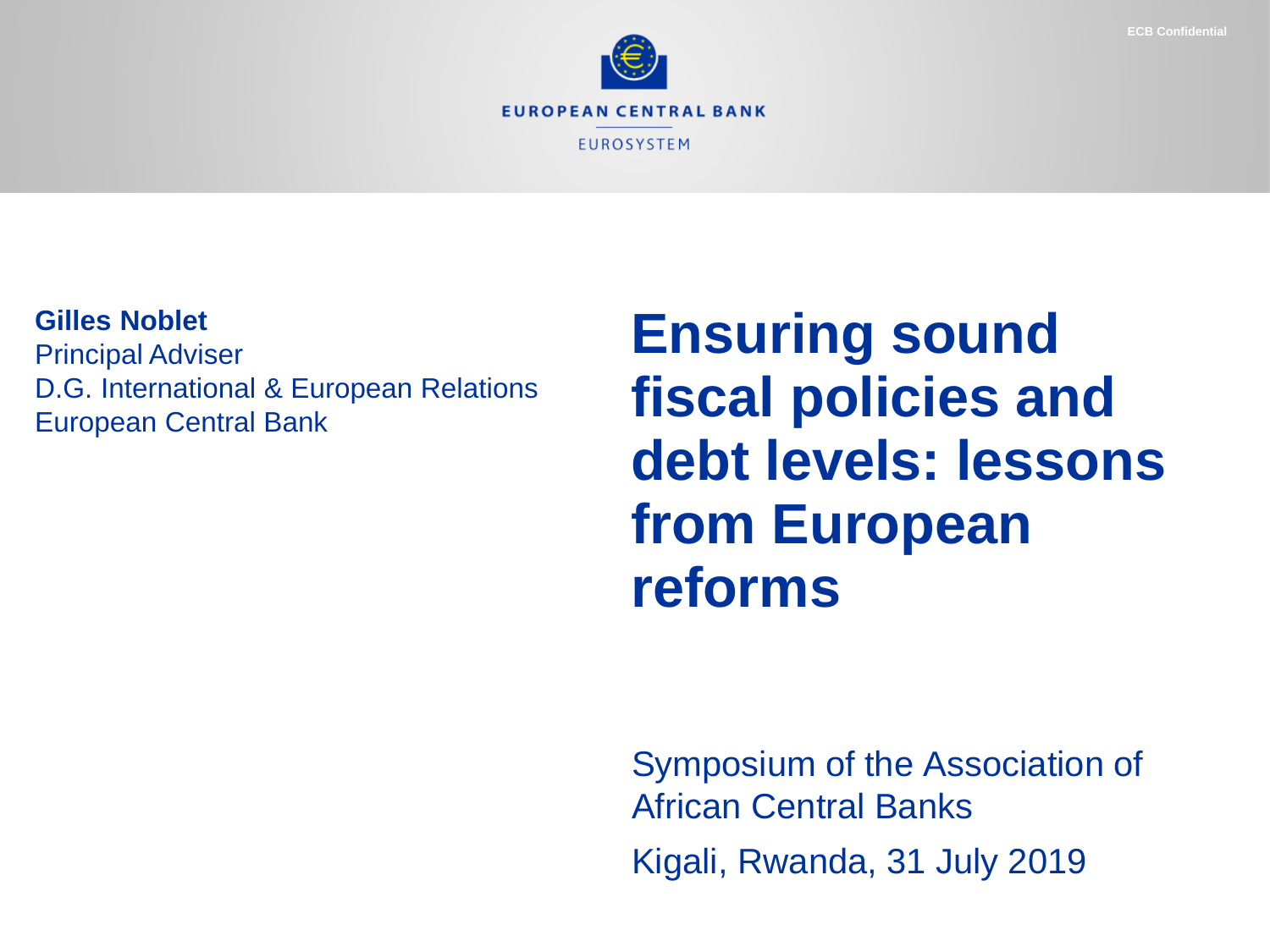#### **Overview**

#### **1 Introduction**

- 2 Lessons from the European debt crisis
- 3 Reforms to strengthen the fiscal governance framework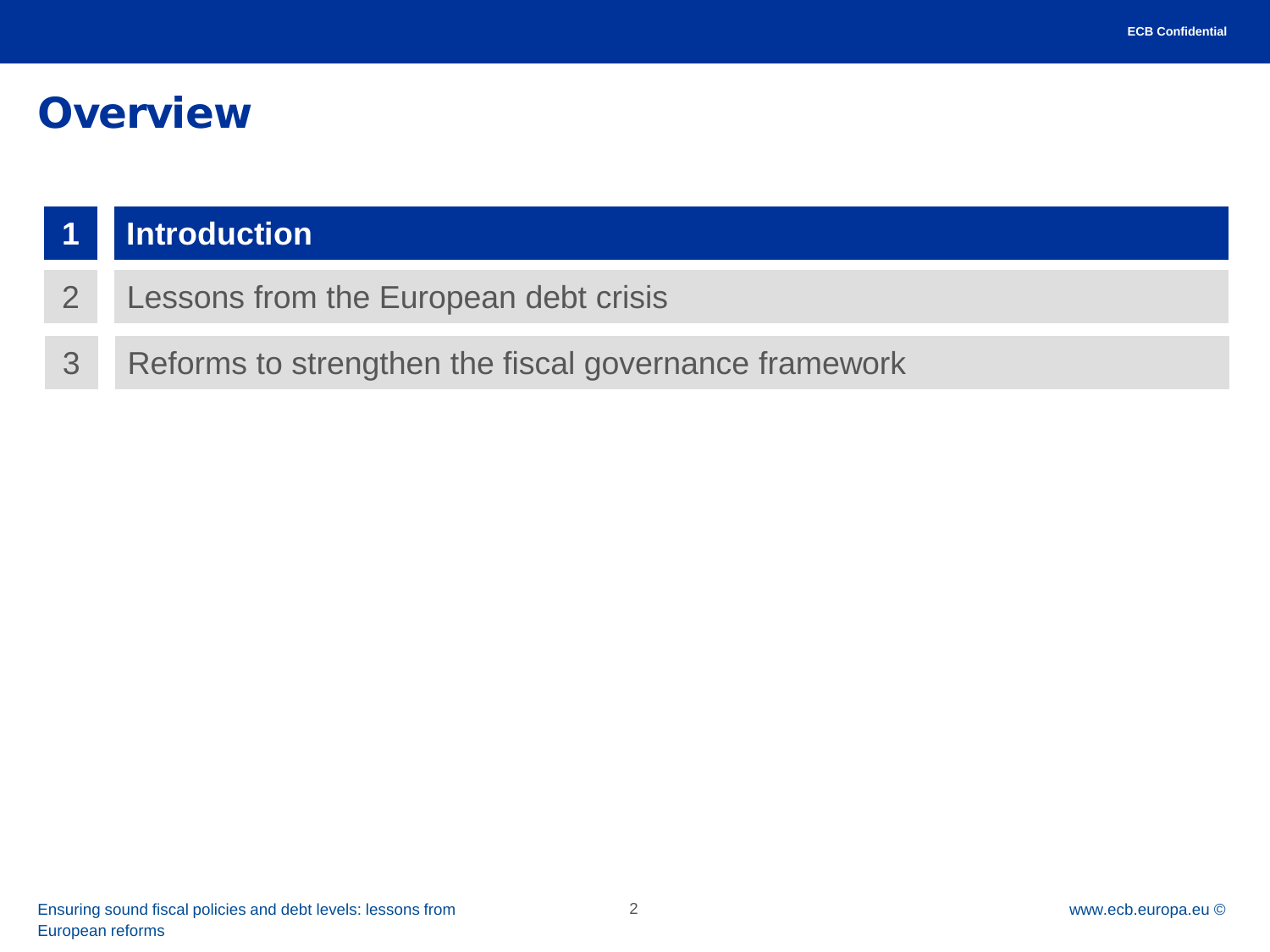# Timeline of crises

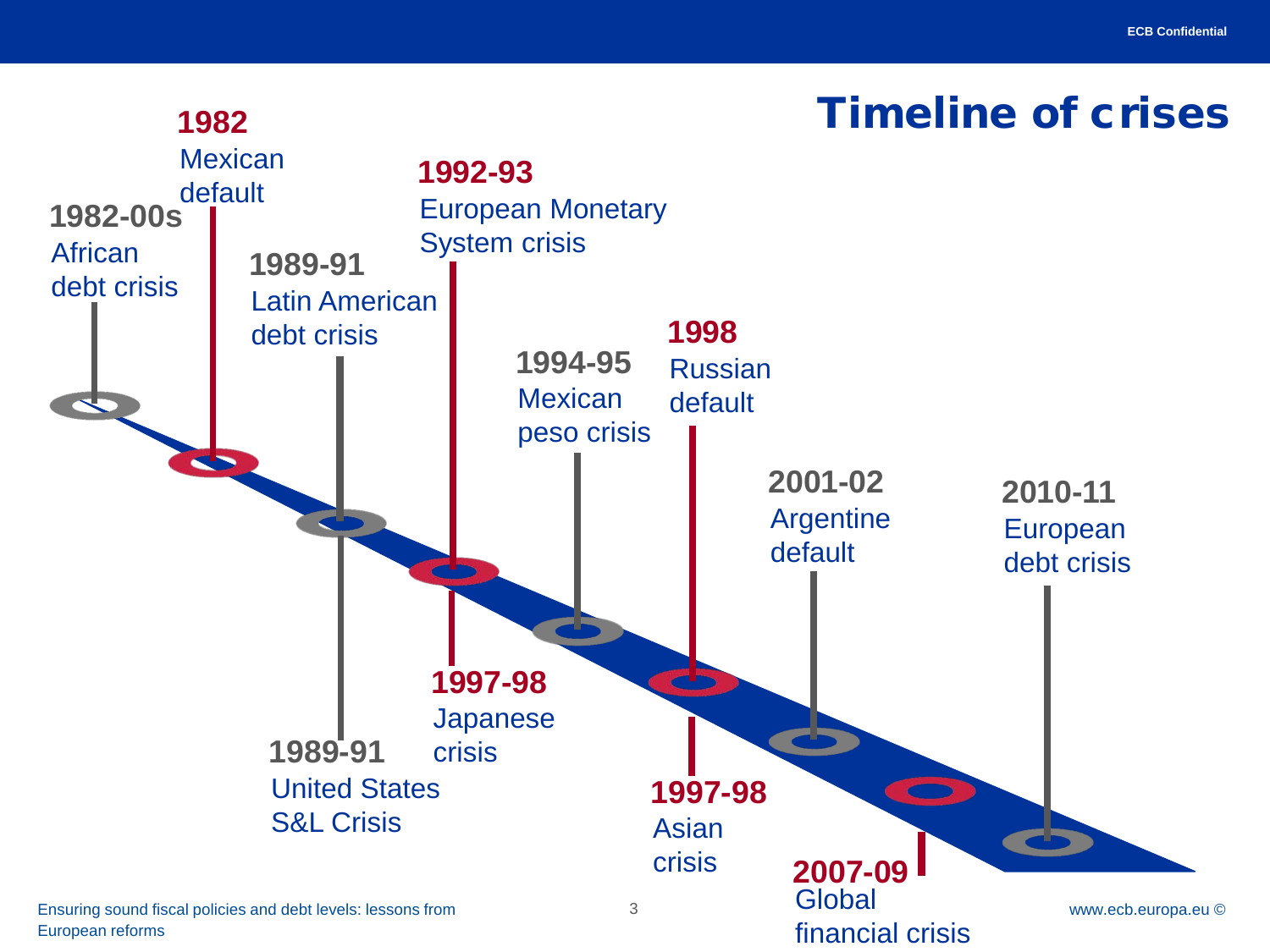# Lower debt associated with higher economic growth



**Real per capita GDP growth vs. debt levels**

4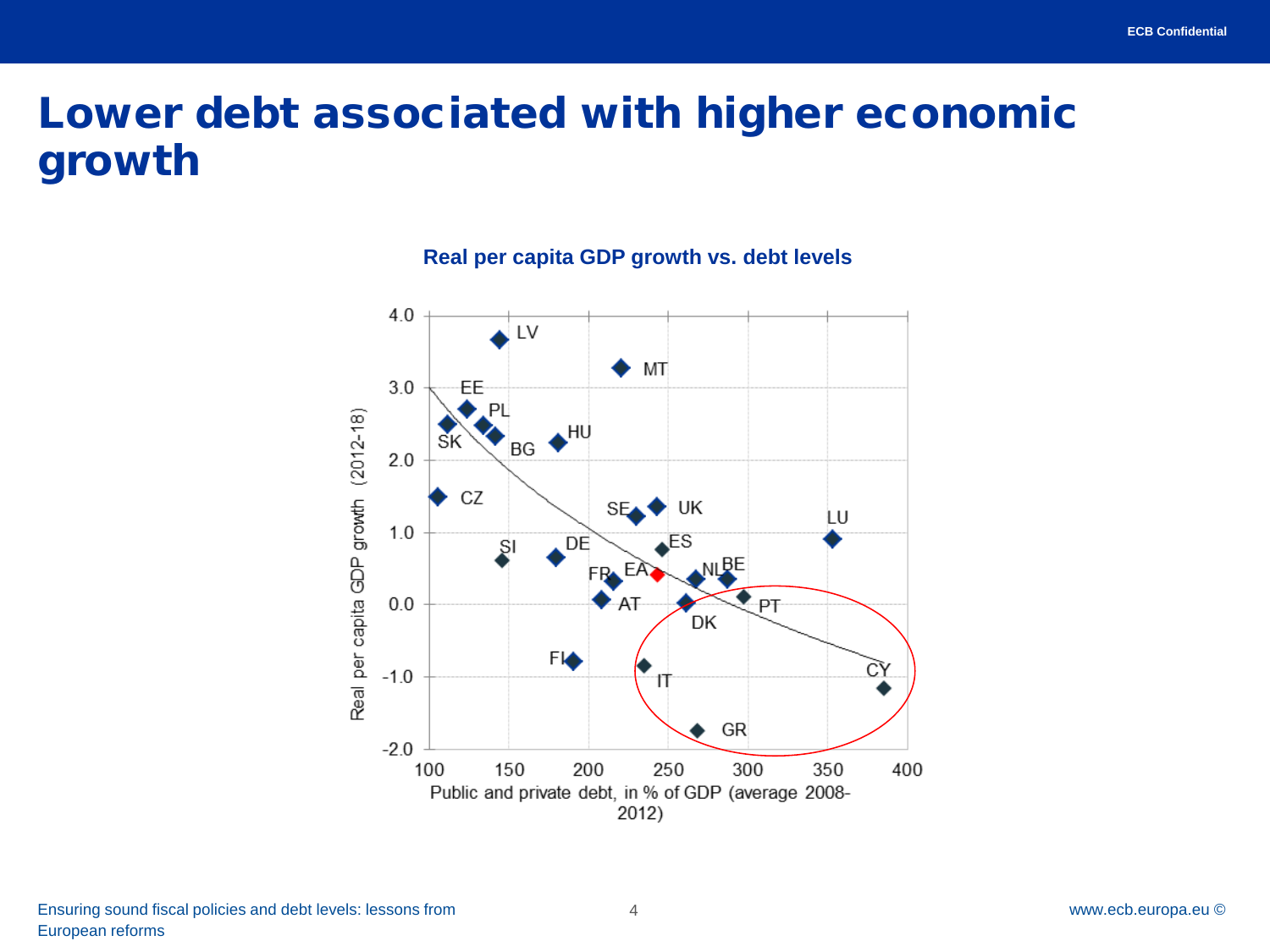#### **Overview**

#### 1 Introduction

- **2 Lessons from the European debt crisis**
- 3 Reforms to strengthen the fiscal governance framework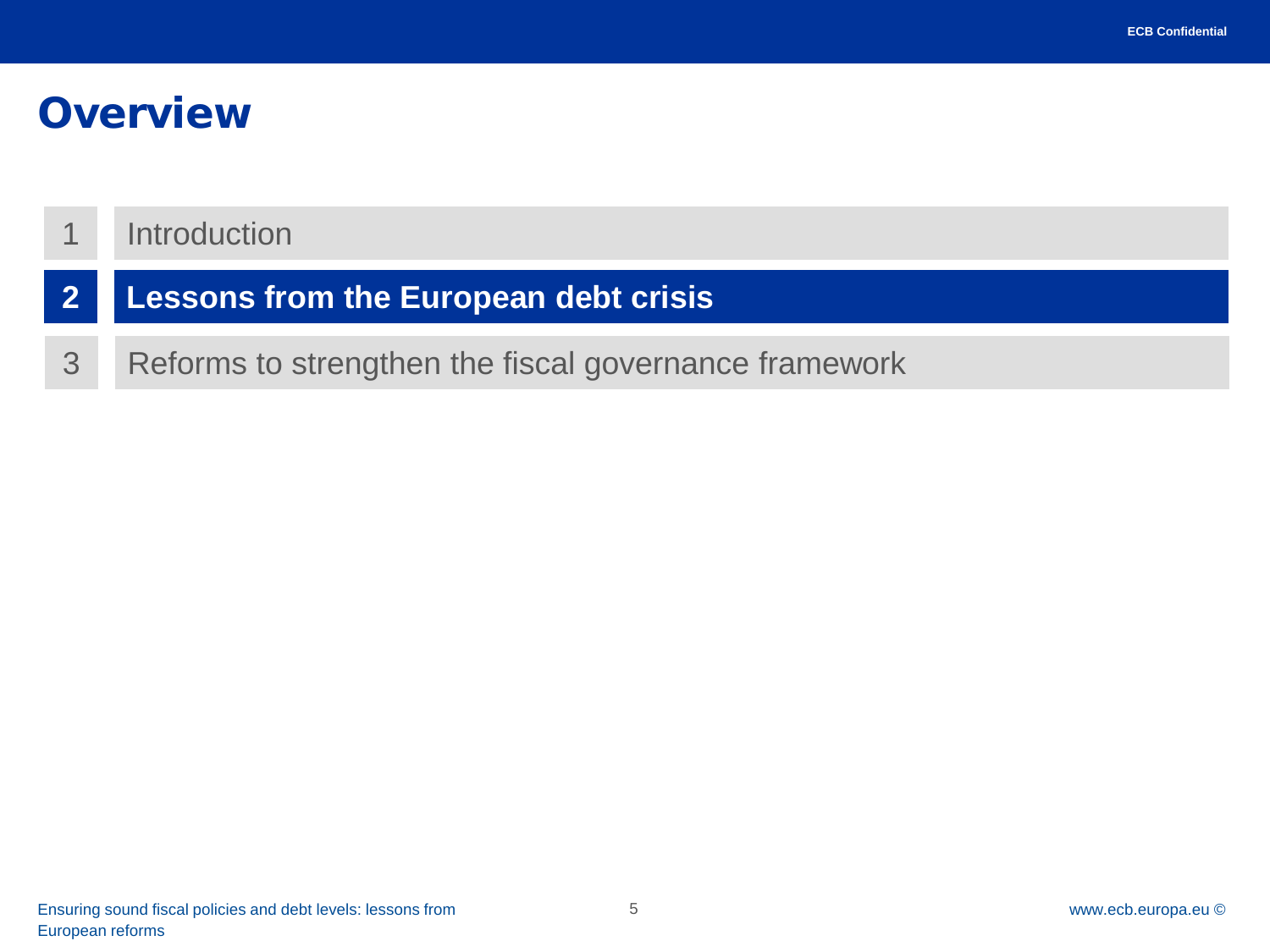# EMU's division of monetary and fiscal policies

#### **Monetary Policy**

- Single monetary policy
- Primary objective of maintaining price stability
- Without prejudice to this, can support the policies in the **Community**
- Central bank independence
- No monetary financing of governments

#### **Fiscal Policies**

- Competence of Member **States**
- But subject to common rules of budgetary discipline, and surveillance
- No bailout clause (no debt mutualisation)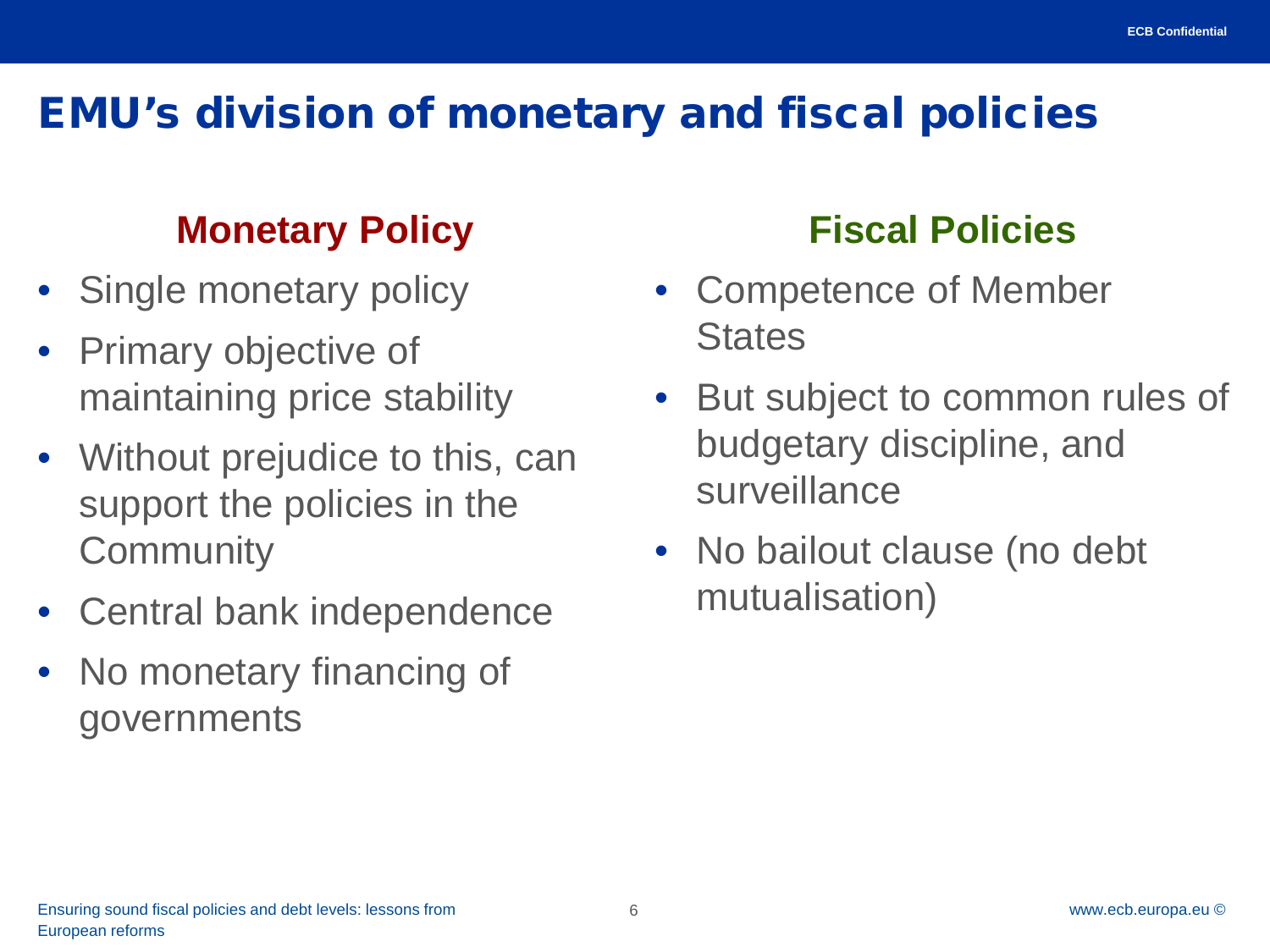# Fiscal policy leg

- **Stability and Growth Pact (SGP)**: rule-based framework for national fiscal policies, but initial shortcomings:
	- **Too much political discretion, too little automaticity**
	- **Weaknesses in decision-making procedures and its enforcement**
	- **Too little national ownership**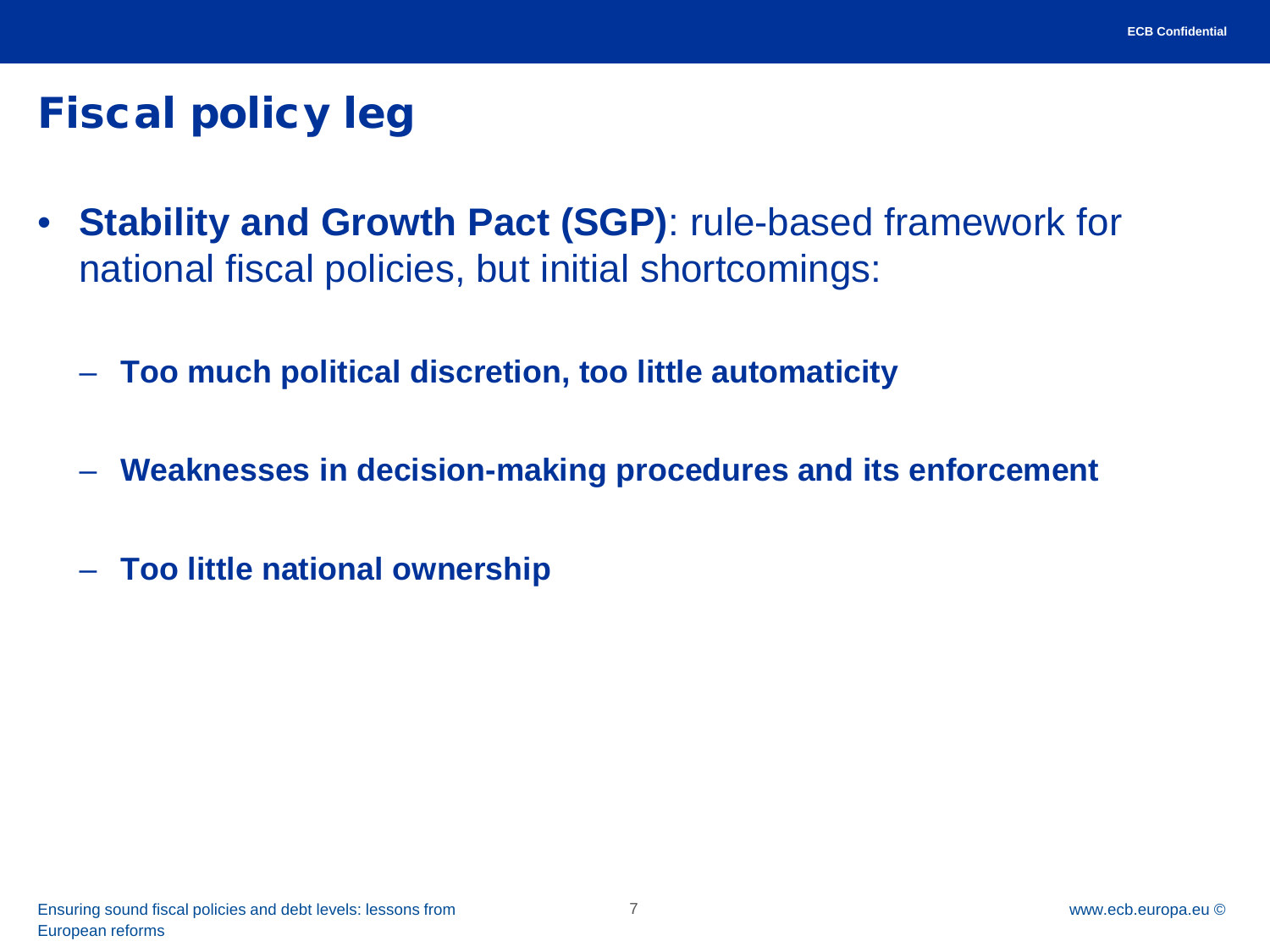### Fiscal stance and business cycle: some evidence of past pro-cyclical fiscal policies



8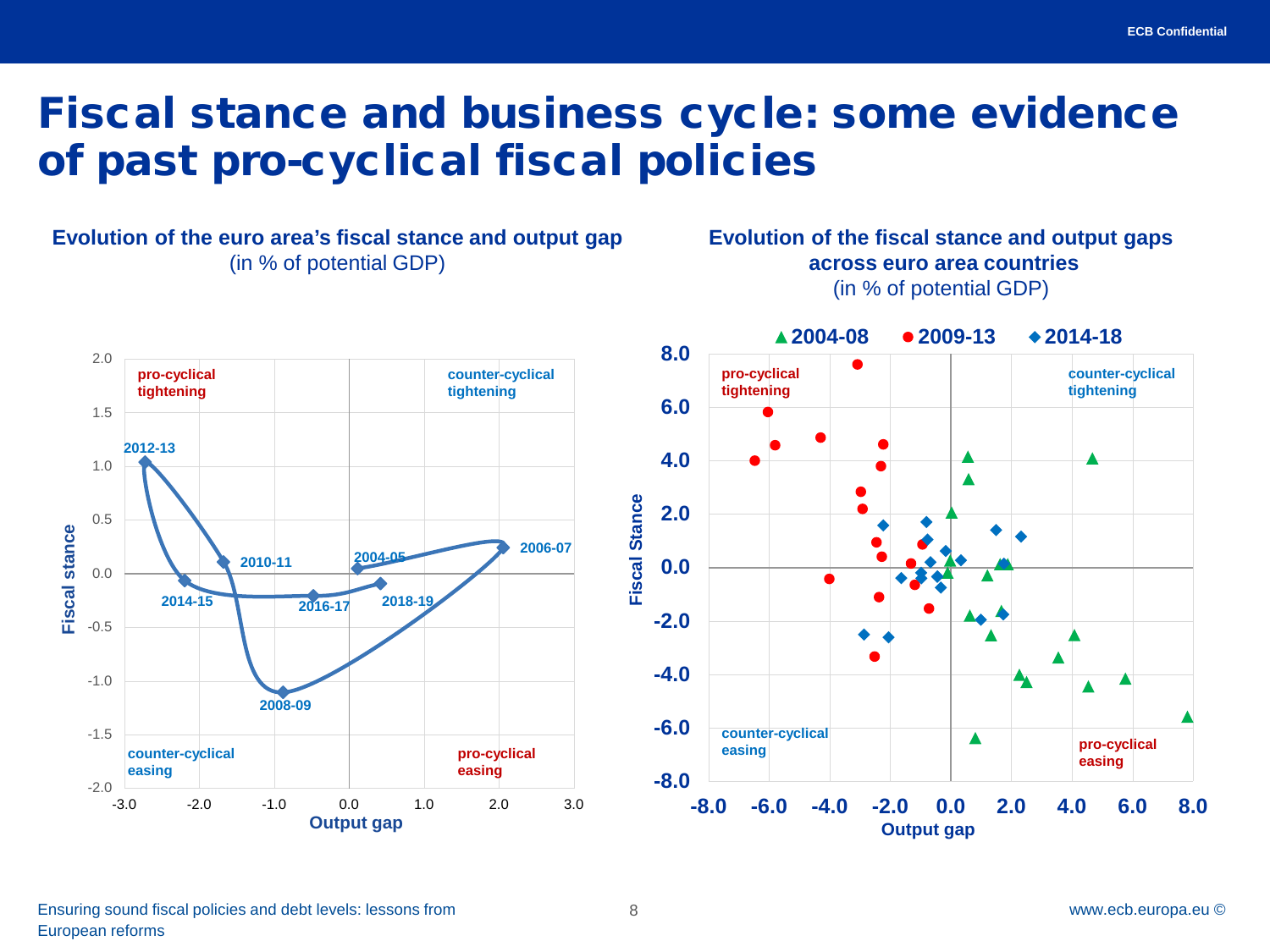#### Currently lower debt compared to other regions but sizeable differences across EA countries



#### **Government debt in the euro area countries**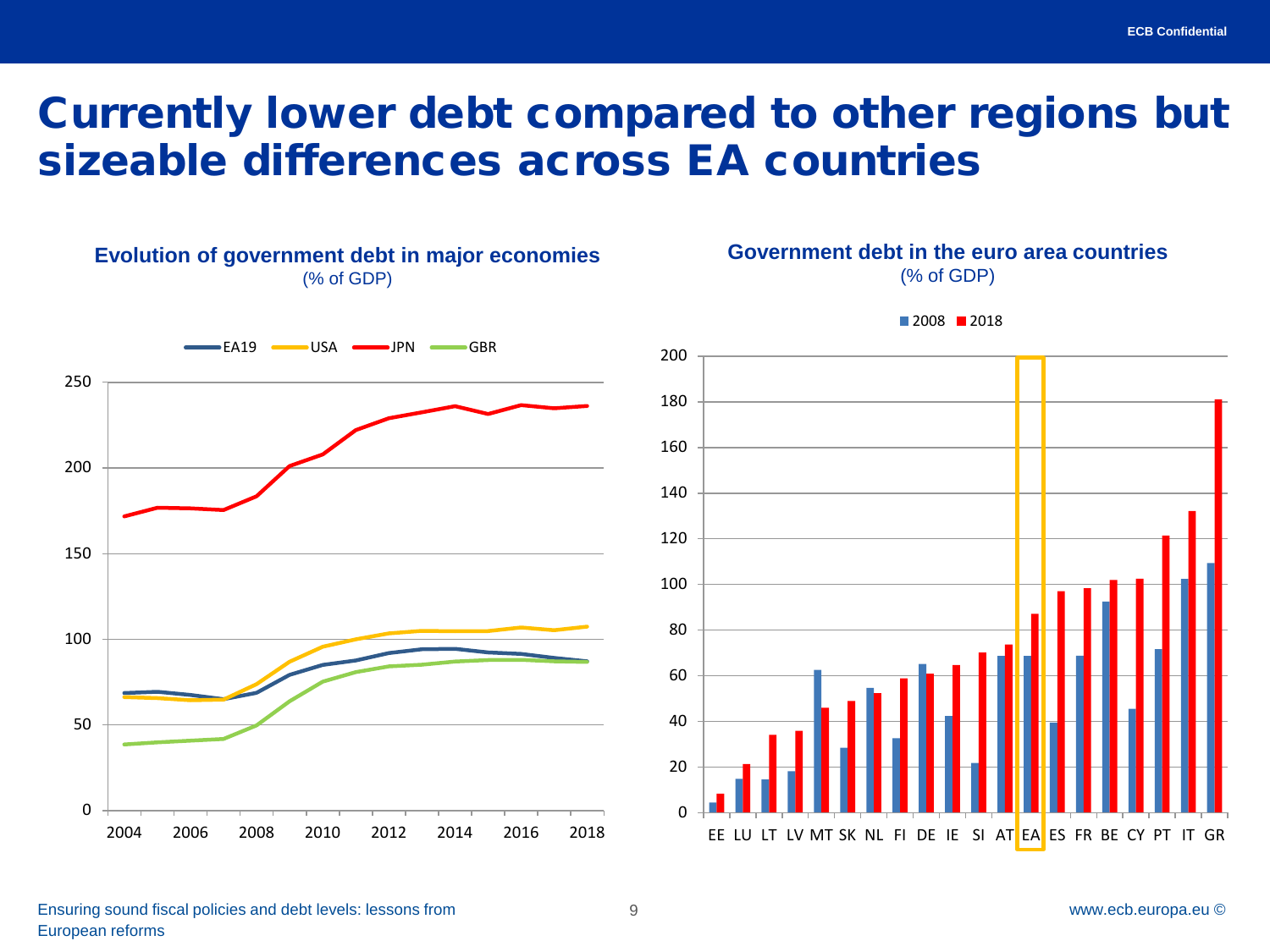### Despite looser monetary policy in response to the global financial crisis…

#### **Key interest rates and the interbank overnight rate**

(in percent)

- Interest rate on marginal lending facility
- Interest rate on main refinancing operations
- Overnight interest rate (EONIA) **The Co**
- $\blacksquare$  Interest rate on deposit facility

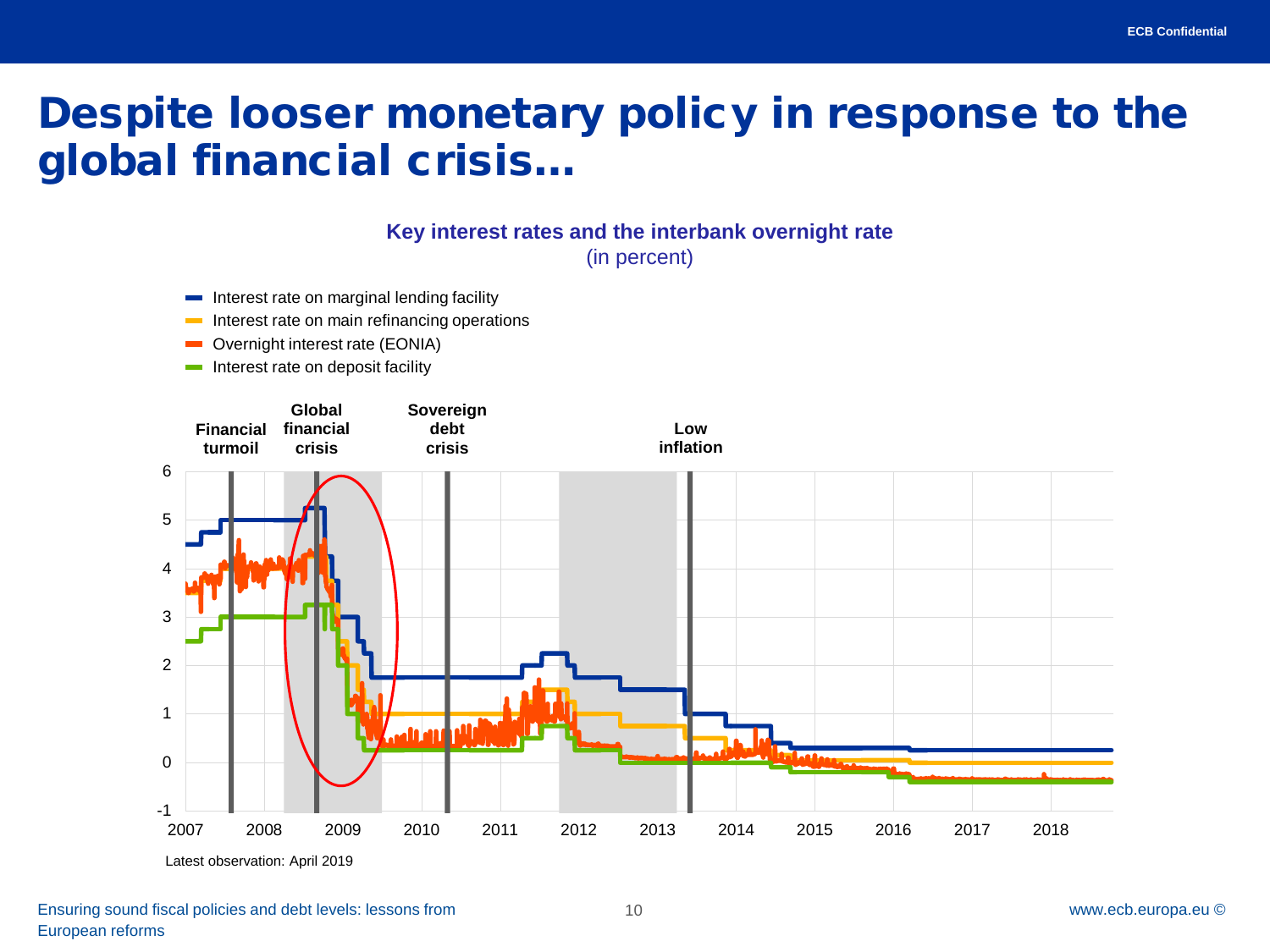## …markets began differentiating those countries with fiscal sustainability concerns…

**Spreads over German 10-year government bond yield**

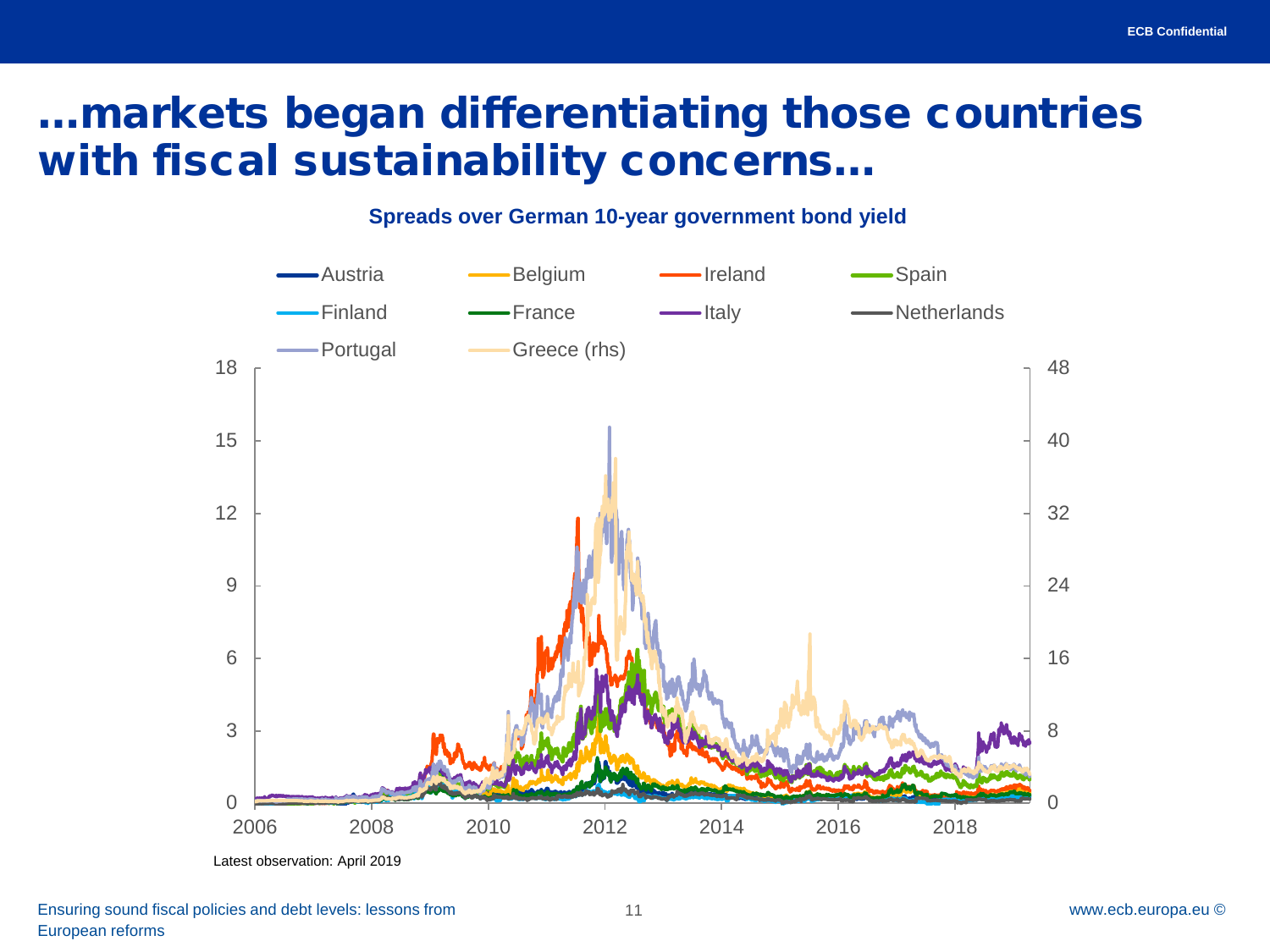#### …resulting in financial fragmentation…



**Cost of borrowing for companies**

#### **Cost of borrowing for households for house purchases** (percentage per annum)

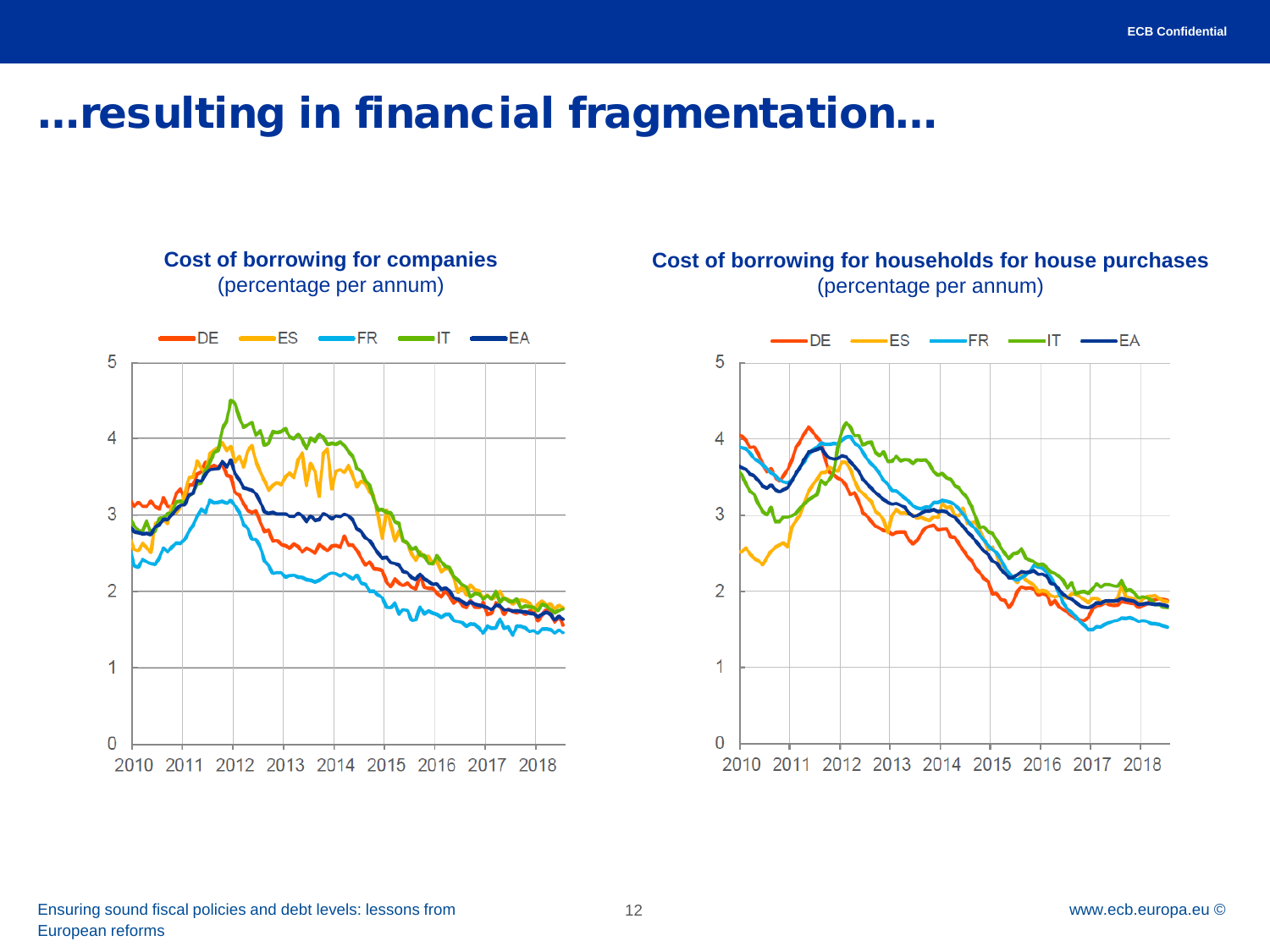#### …and negative credit growth…



**Loans to companies**



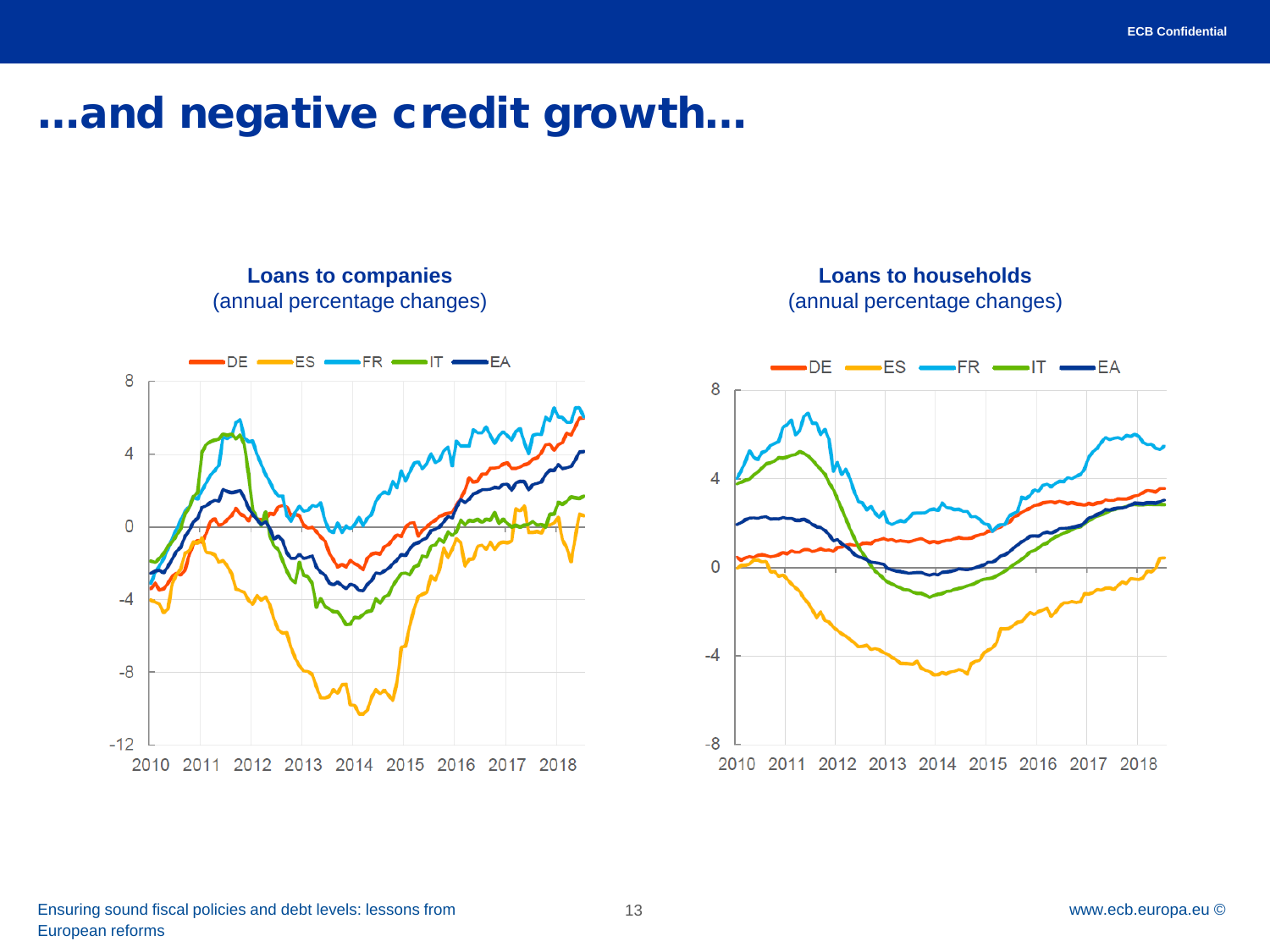#### …and inflation became too low.

**HICP and HICP excluding energy and food** (annual percentage changes)



Latest observation: June 2019 (flash estimates)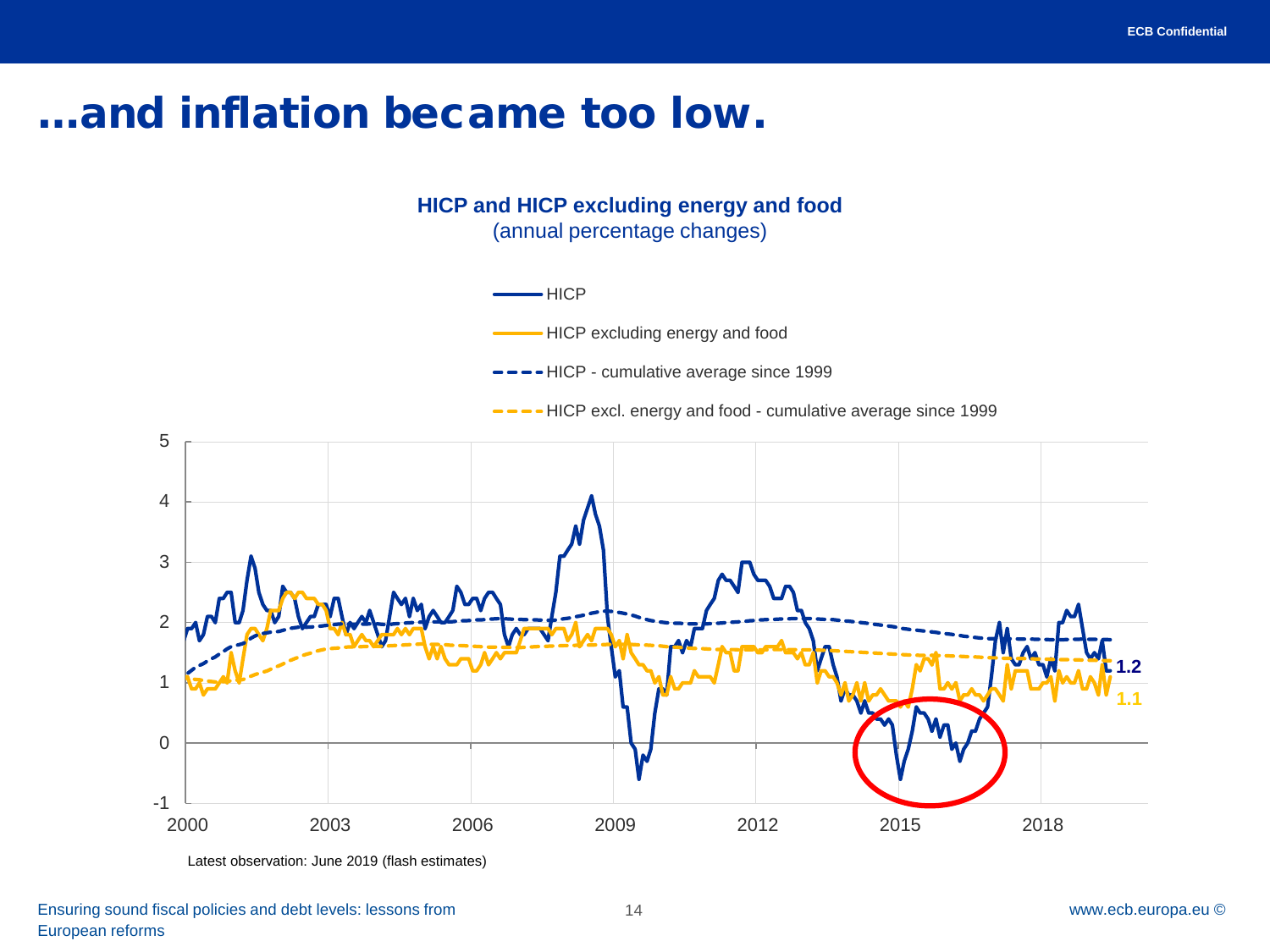#### ECB non-standard monetary policy measures

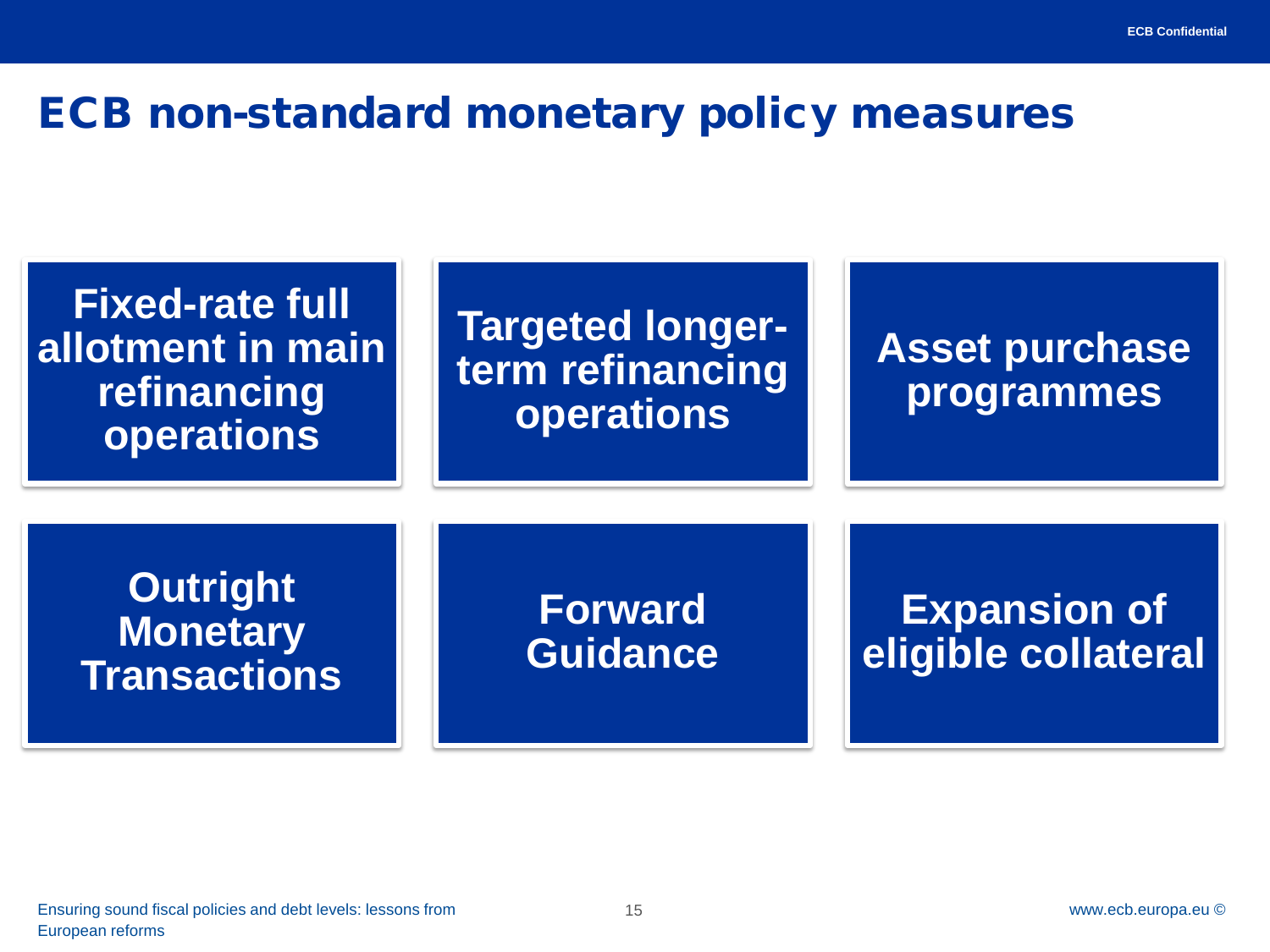#### Main lesson: need for fiscal soundness in EMU

- EMU stability requires **sound fiscal policies**
- **Building buffers in good times** helps reduce economic and social costs in recessions or crisis times
- **Avoid pro-cyclical fiscal policies** (i.e., no expansionary policies in boom period as this would require even larger consolidation during bad times)
- **Counteract deficit bias** in form of expansionary fiscal policies / accumulation of high debt in a monetary union (no free-riding)
- **Limit risk of spillover** effects and contagion (limit risk of sovereign-bank nexus)
- **Allow for automatic stabilizers to work**, as they dampen cyclical fluctuations and provide a buffer against shocks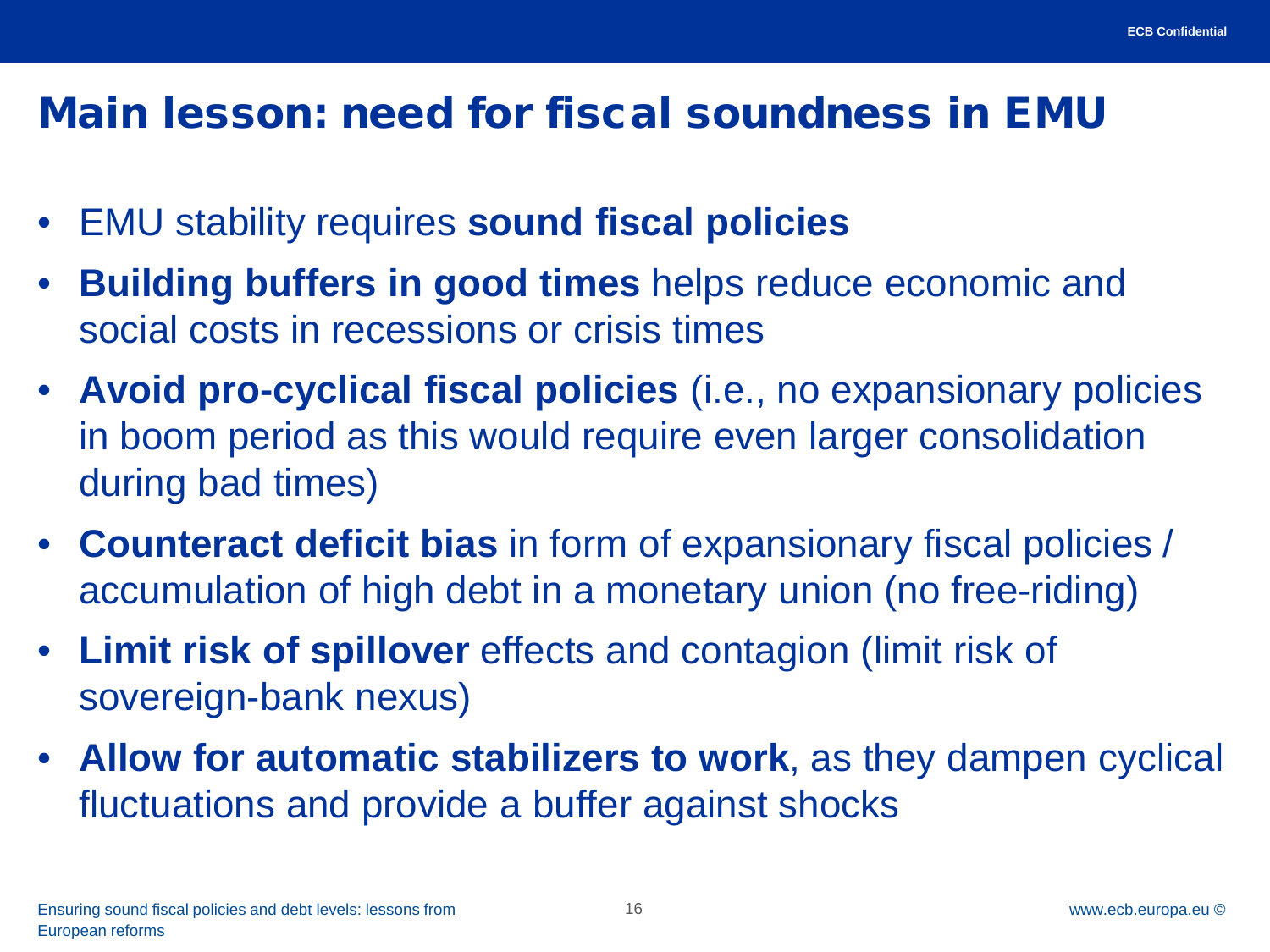# Fiscal policies are important for monetary policy

- Possible risks from **fiscal policy stance** to price stability:
	- direct (e.g., increases of the VAT)
	- indirect (e.g., public wages/aggregate demand)
- Possible risks from **unsustainable fiscal policies**:
	- increase pressure on the central bank to tolerate higher inflation to erode the real value of debt: risk of fiscal dominance
	- fiscal stress may lead to dysfunctional government bond markets, which hamper the transmission of monetary policy
	- risks to the balance sheet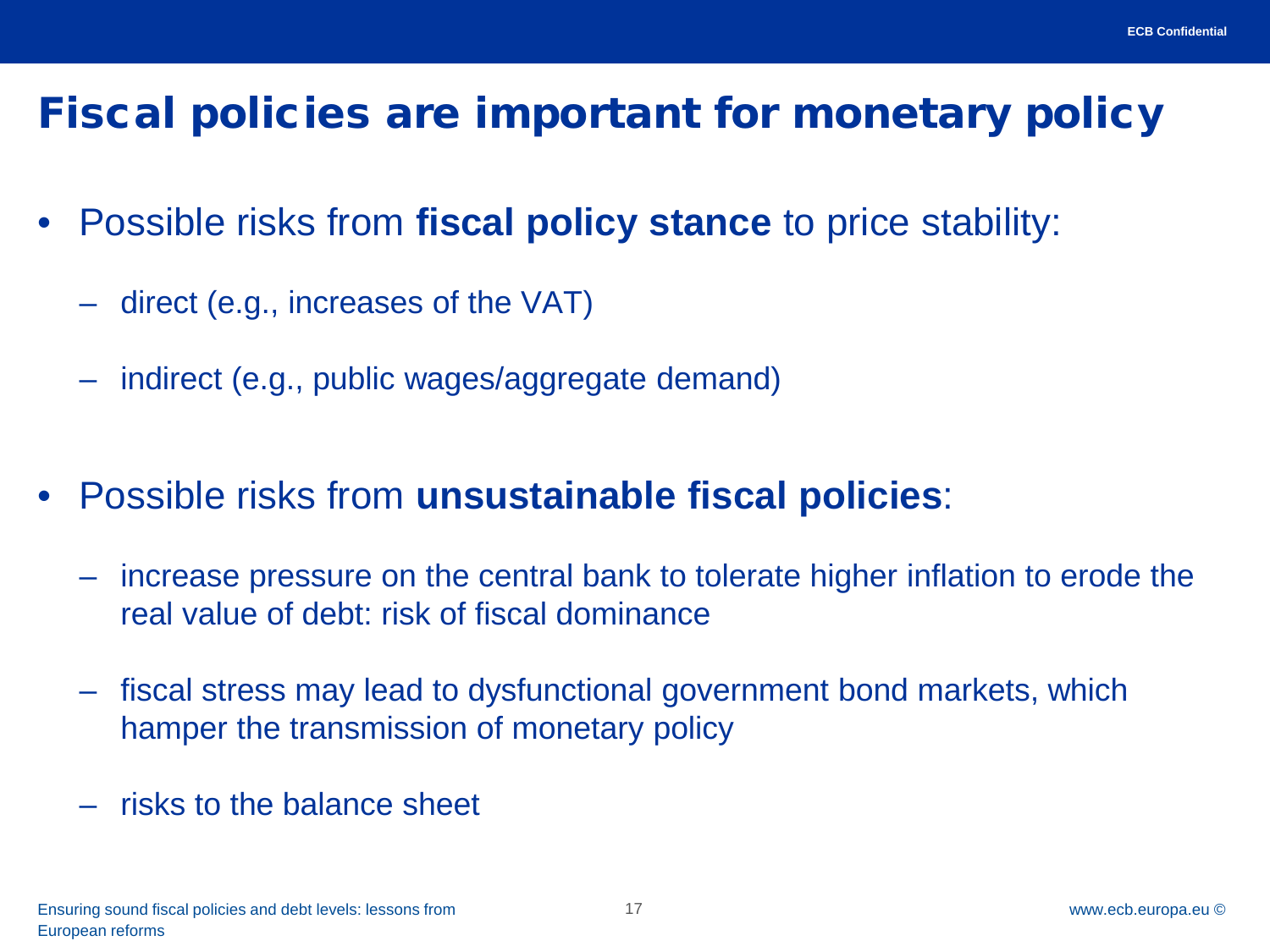#### **Overview**

#### 1 Introduction

2 Lessons from the European debt crisis

**3 Reforms to strengthen the fiscal governance framework**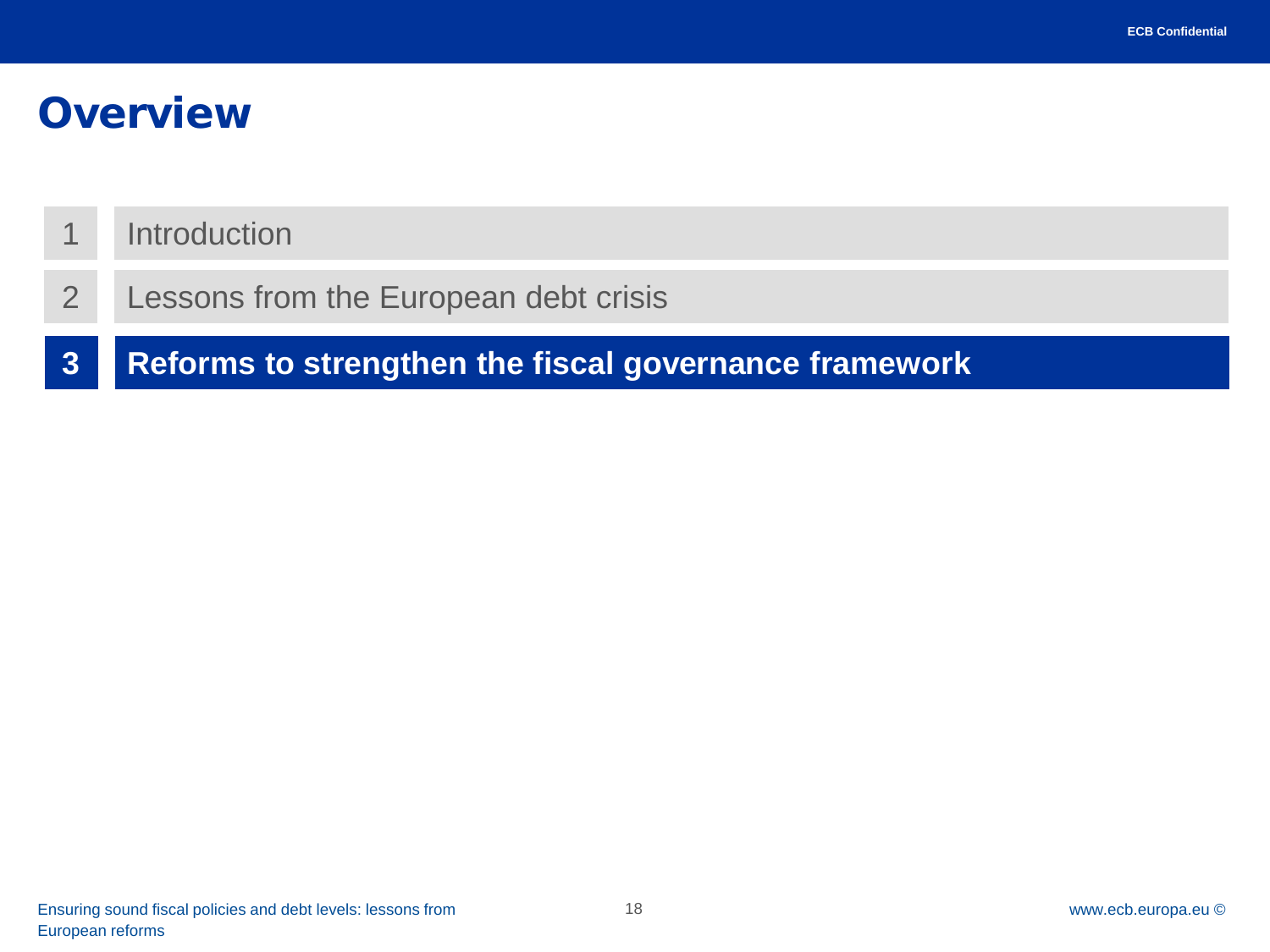#### Fiscal policy framework in EMU

- Building blocks of EMU fiscal policy framework in the **Treaty on the Functioning of the European Union**
	- **Article 126: Excessive Deficit Procedure (EDP)**
	- Protocol on the EDP Reference values: **3%** deficit/GDP and **60%** public debt/GDP

#### • Treaty needs to be made operational: **Stability and Growth Pact**

Further relevant provisions

- Article 121: Co-ordination of economic policies
- Article 122: Union financial assistance in exceptional circumstances
- Article 123: no monetary ECB financing of governments
- Article 124: no privileged government access to financial institutions
- Article 125: no bail out clause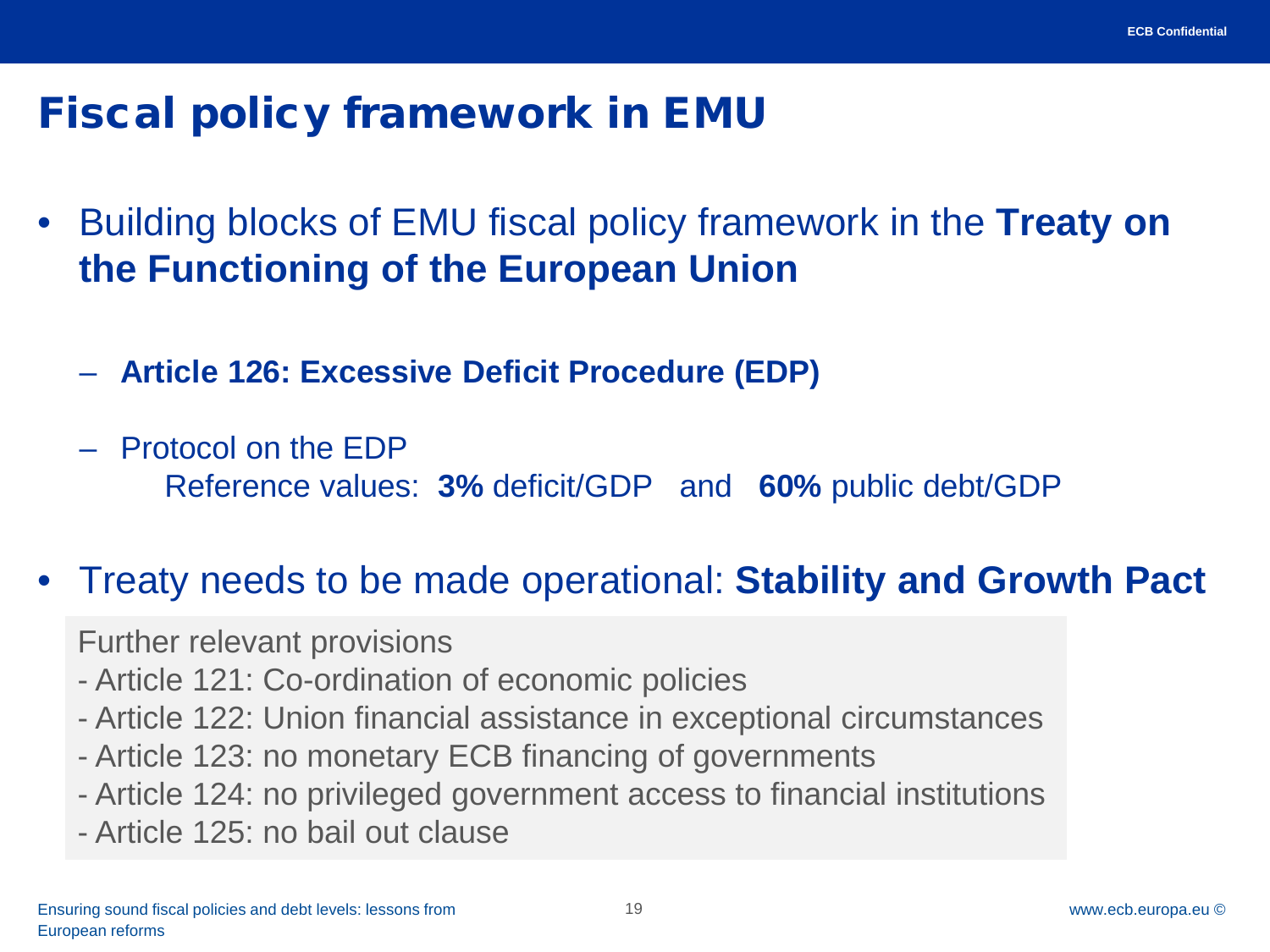#### Continuous reforms to the SGP (1)

- **Six-pack reform (2011)**: inclusion of **expenditure benchmark**  and **debt rule**, better enforcement mechanism, minimum requirements for national fiscal frameworks, macroeconomic imbalances procedure
- **Fiscal Compact (2013)**: **balanced-budget rule** with automatic correction mechanism at **national level**
- **Two-pack reform (2013)**: ex-ante coordination of budgetary policies, stronger fiscal surveillance during the year, fiscal councils to monitor compliance with fiscal rules, independent macroeconomic projections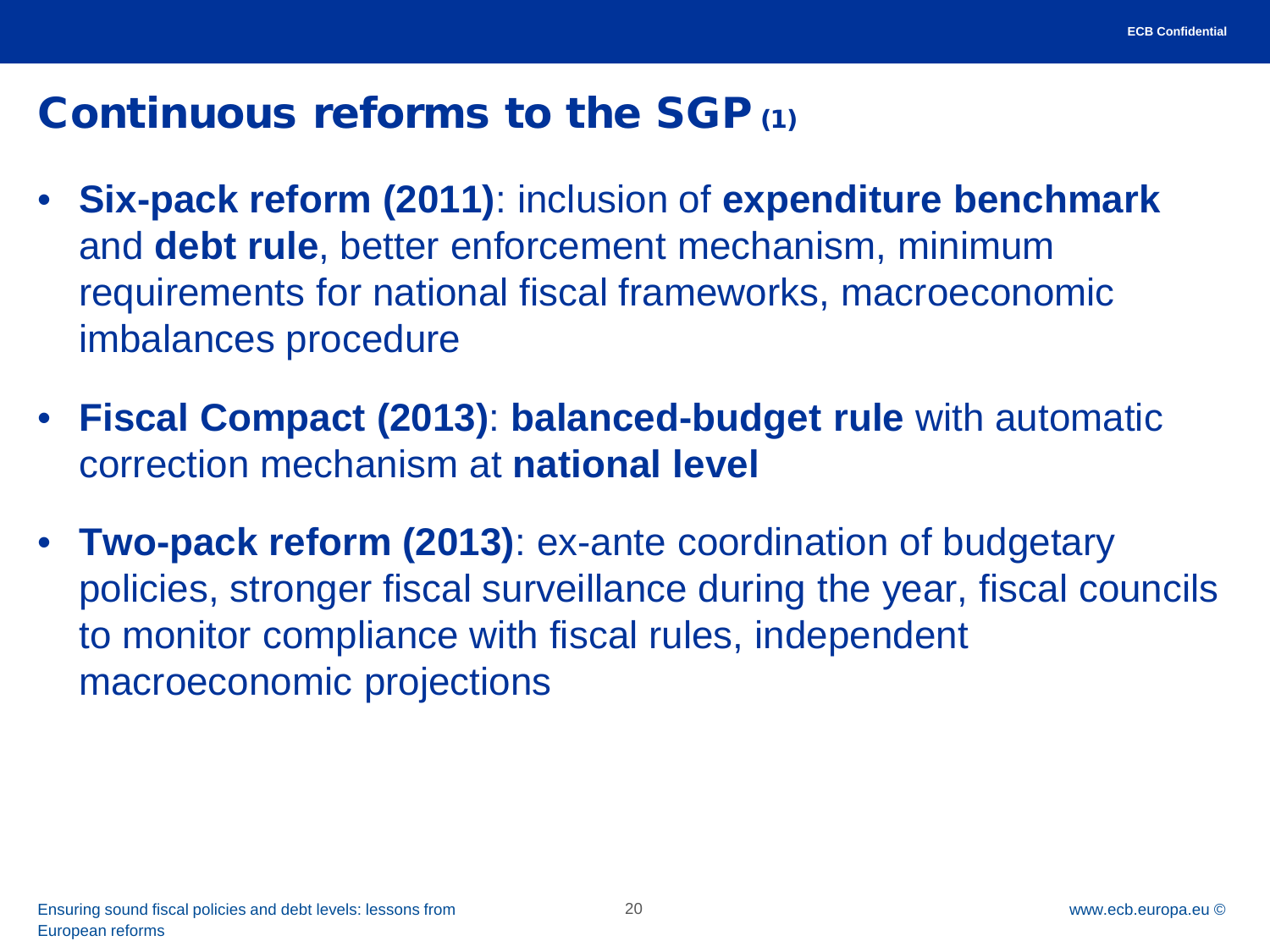### Continuous reforms to the SGP (2)

• **New effective action methodology in corrective arm (2014)**  with two new compliance indicators: **adjusted structural balance, bottom-up approach**

• **New flexibility clauses in preventive arm (2015): modulation of required effort** according to cyclical conditions, structural reforms, investment-, refugee- and security-related spending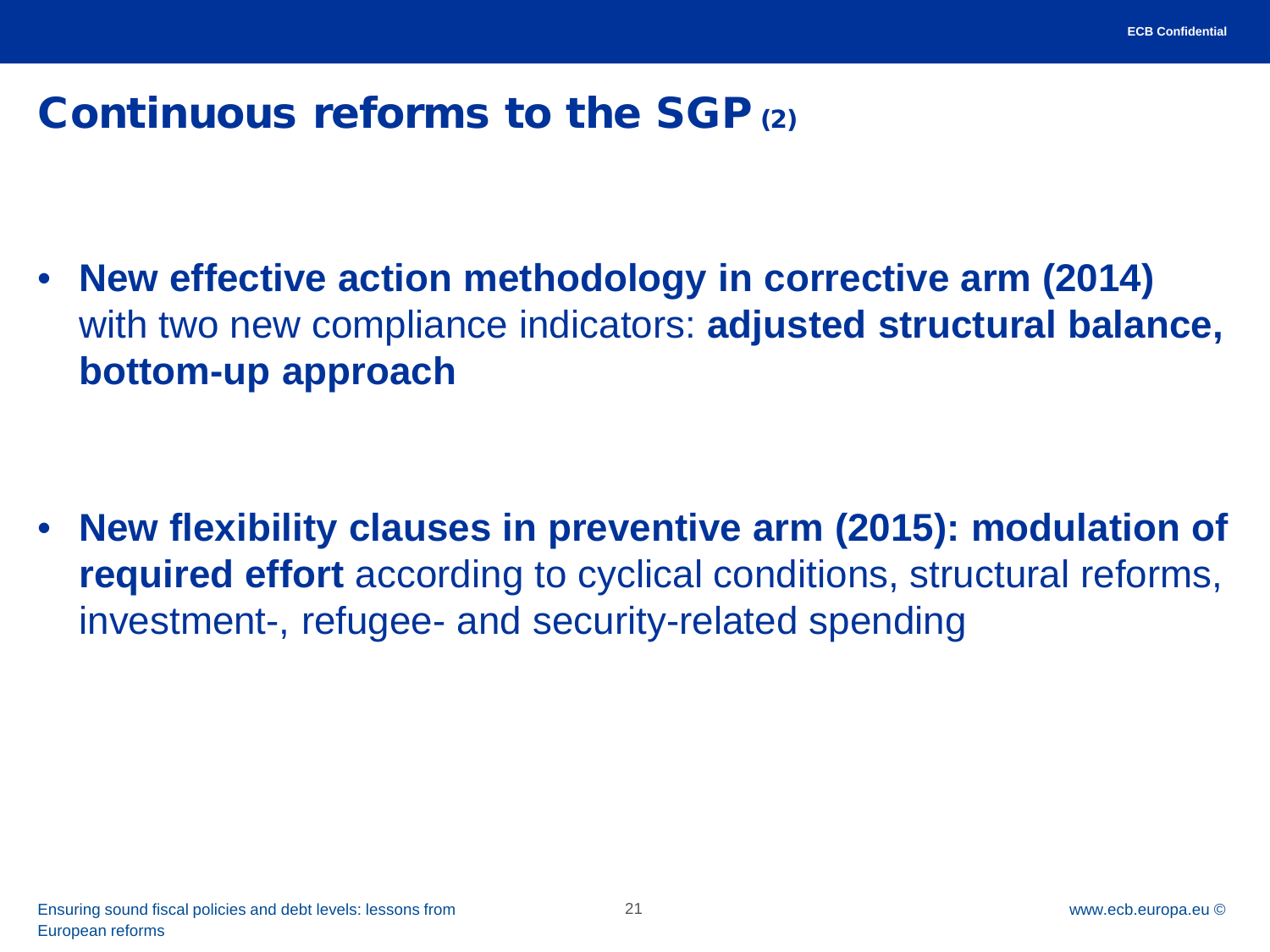#### The two arms of the SGP

European reforms



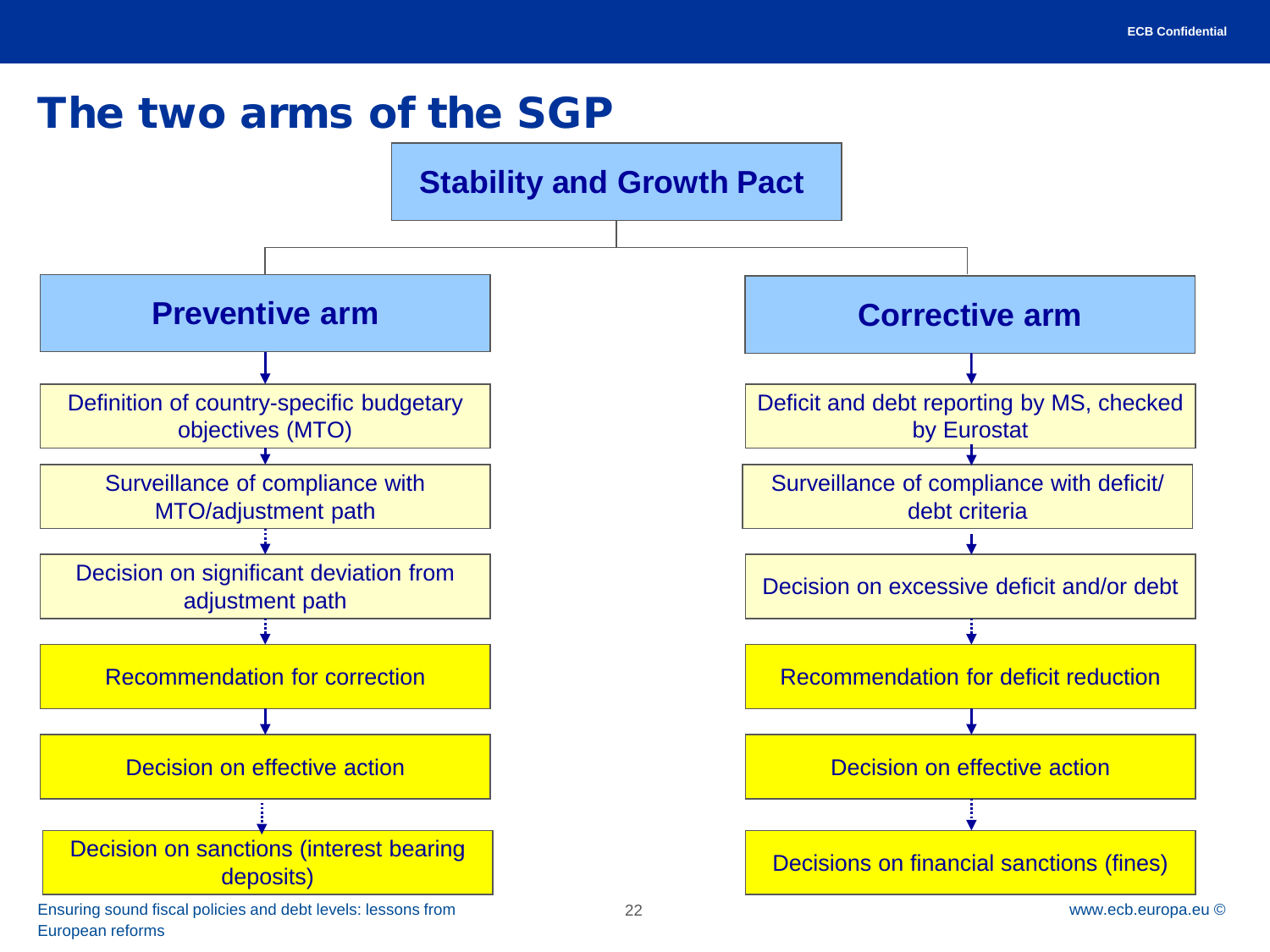### Sizeable consolidation has been achieved while the economy was recovering

**Consolidation in EA countries**  (change in structural balance)

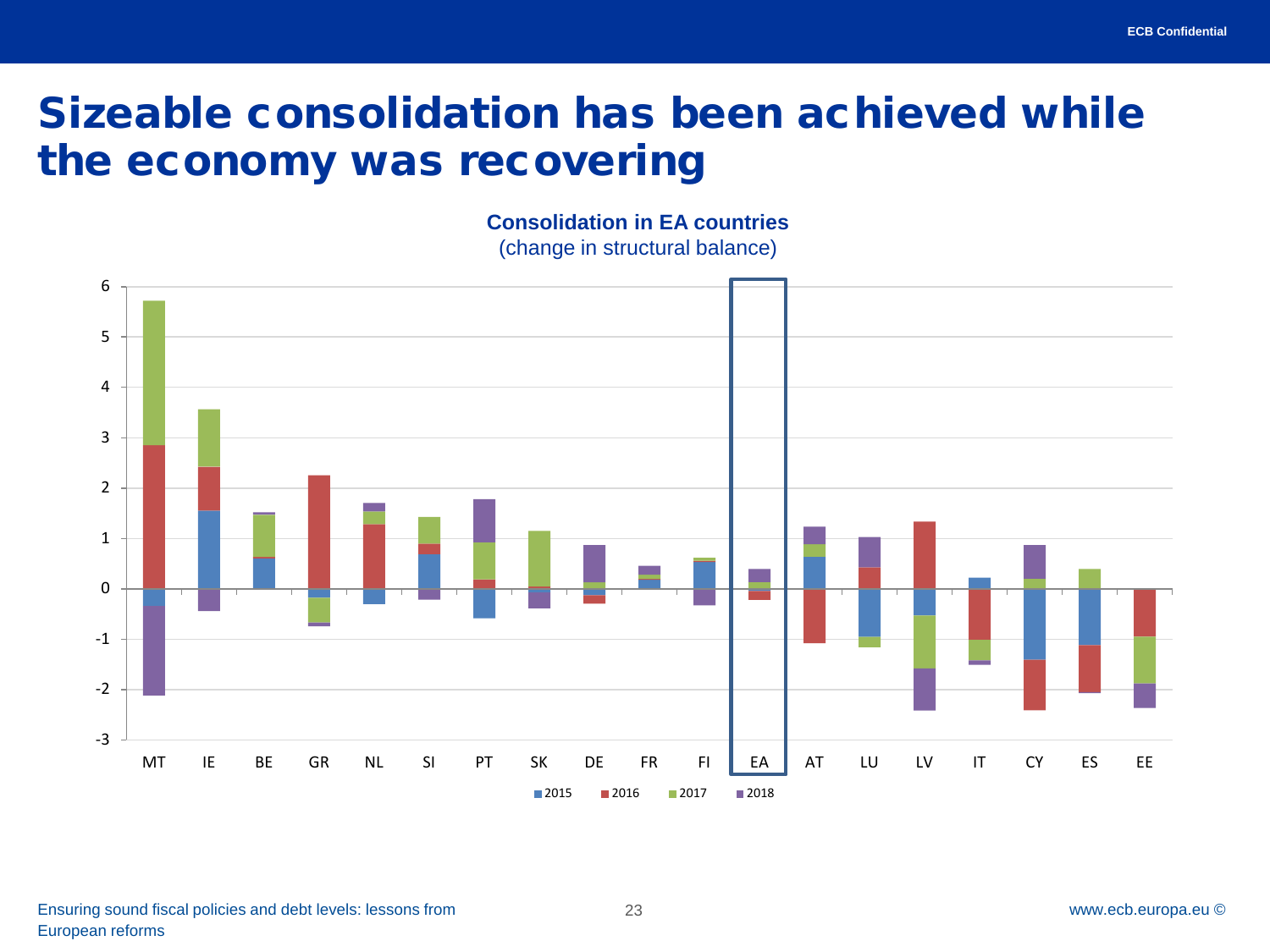### But countries highly indebted need to build additional fiscal buffers

#### **Public debt and distance to medium-term objectives (MTO) for 2019** (in % of GDP)

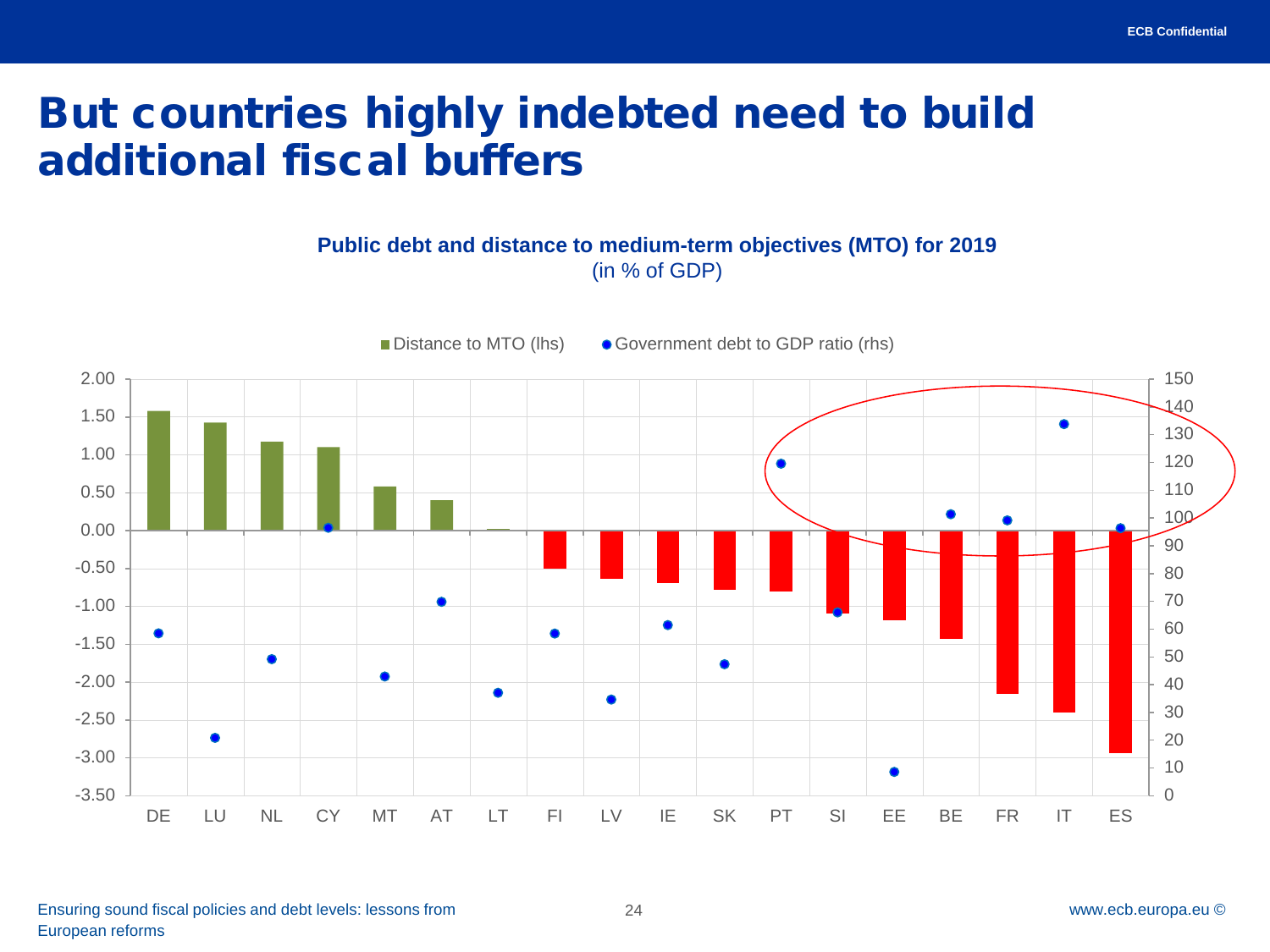#### Poor compliance with the preventive arm

|             |            | Structural net lending (+) / net borrowing (-) (in % of GDP) |        |        |        |         |        |        |        |        |        |        |        |        |        |
|-------------|------------|--------------------------------------------------------------|--------|--------|--------|---------|--------|--------|--------|--------|--------|--------|--------|--------|--------|
|             | <b>MTO</b> | 2005                                                         | 2006   | 2007   | 2008   | 2009    | 2010   | 2011   | 2012   | 2013   | 2014   | 2015   | 2016   | 2017   | 2018   |
| Belgium     | 0.0        | $-0.9$                                                       | $-1.4$ | $-1.4$ | $-2.2$ | $-3.9$  | $-3.9$ | $-4.1$ | $-3.5$ | $-3.1$ | $-2.9$ | $-2.3$ | $-2.3$ | $-1.4$ | $-1.4$ |
| Germany     | $-0.5$     | $-2.2$                                                       | $-1.7$ | $-0.8$ | $-0.8$ | $-0.7$  | $-2.0$ | $-1.2$ | $-0.1$ | 0.2    | 1.0    | 0.9    | 0.7    | 0.8    | 1.6    |
| Estonia     | $-0.5$     | $-0.1$                                                       | $-1.3$ | $-1.6$ | $-4.5$ | $-1.0$  | 0.6    | 0.2    | 0.1    | $-0.5$ | 0.2    | 0.2    | $-0.8$ | $-1.7$ | $-2.2$ |
| Ireland     | $-0.5$     | 1.3                                                          | 1.6    | $-2.1$ | $-8.0$ | $-9.6$  | $-8.7$ | $-8.6$ | $-7.2$ | $-5.2$ | $-4.5$ | $-2.9$ | $-2.1$ | $-0.9$ | $-1.4$ |
| Greece      | n.a.       | $-5.2$                                                       | $-7.4$ | $-7.8$ | $-9.7$ | $-14.7$ | $-9.2$ | $-4.9$ | 1.6    | 3.7    | 3.5    | 3.3    | 5.6    | 5.1    | 5.0    |
| Spain       | 0.0        | 0.3                                                          | 1.0    | 0.6    | $-4.7$ | $-8.6$  | $-6.8$ | $-6.0$ | $-2.7$ | $-1.2$ | $-1.0$ | $-2.2$ | $-3.1$ | $-2.7$ | $-2.7$ |
| France      | $-0.4$     | $-4.7$                                                       | $-4.2$ | $-4.7$ | $-4.4$ | $-6.2$  | $-5.8$ | $-5.1$ | $-4.4$ | $-3.4$ | $-3.0$ | $-2.8$ | $-2.8$ | $-2.7$ | $-2.6$ |
| Italy       | 0.0        | $-5.1$                                                       | $-4.3$ | $-3.1$ | $-3.6$ | $-3.8$  | $-3.4$ | $-3.4$ | $-1.3$ | $-0.7$ | $-0.9$ | $-0.7$ | $-1.7$ | $-2.1$ | $-2.2$ |
| Cyprus      | 0.0        | $-3.4$                                                       | $-1.7$ | 2.2    | $-0.7$ | $-6.3$  | $-4.5$ | $-4.7$ | $-3.7$ | $-0.5$ | 3.5    | 2.1    | 1.1    | 1.3    | 2.0    |
| Latvia      | $-1.0$     | $-2.0$                                                       | $-3.3$ | $-4.3$ | $-6.0$ | $-4.6$  | $-2.2$ | $-2.0$ | $-0.3$ | $-0.9$ | $-1.0$ | $-1.5$ | $-0.2$ | $-1.2$ | $-2.1$ |
| Lithuania   | $-1.0$     | $-1.9$                                                       | $-2.3$ | $-3.2$ | $-5.3$ | $-6.9$  | $-3.1$ | $-3.3$ | $-2.2$ | $-1.8$ | $-1.2$ | $-0.6$ | $-0.4$ | $-0.8$ | $-0.8$ |
| Luxembourg  | $-0.5$     | $-0.2$                                                       | 0.6    | 1.5    | 2.6    | 1.7     | 0.7    | 1.6    | 2.7    | 2.7    | 2.3    | 1.3    | 1.7    | 1.5    | 2.1    |
| Malta       | 0.0        | $-4.2$                                                       | $-3.3$ | $-3.5$ | $-5.8$ | $-3.6$  | $-3.0$ | $-1.8$ | $-2.5$ | $-1.4$ | $-2.2$ | $-2.6$ | 0.3    | 3.1    | 1.4    |
| Netherlands | $-0.5$     | 0.6                                                          | 0.5    | $-1.0$ | $-0.7$ | $-4.2$  | $-3.9$ | $-3.7$ | $-2.3$ | $-1.6$ | $-0.6$ | $-0.9$ | 0.4    | 0.6    | 0.8    |
| Austria     | $-0.5$     | $-1.3$                                                       | $-1.8$ | $-1.9$ | $-1.9$ | $-2.7$  | $-3.2$ | $-2.5$ | $-1.8$ | $-1.1$ | $-0.6$ | 0.0    | $-1.1$ | $-0.8$ | $-0.5$ |
| Portugal    | 0.25       | $-6.1$                                                       | $-4.5$ | $-3.8$ | $-4.6$ | $-8.5$  | $-8.5$ | $-6.6$ | $-3.5$ | $-2.9$ | $-1.6$ | $-2.2$ | $-2.0$ | $-1.3$ | $-0.4$ |
| Slovenia    | 0.25       | $-1.9$                                                       | $-2.5$ | $-2.6$ | $-4.6$ | $-4.7$  | $-4.2$ | $-4.4$ | $-1.5$ | $-1.1$ | $-2.0$ | $-1.3$ | $-1.1$ | $-0.5$ | $-0.7$ |
| Slovakia    | $-0.5$     | $-2.2$                                                       | $-4.0$ | $-4.3$ | $-4.9$ | $-7.8$  | $-6.9$ | $-3.9$ | $-3.4$ | $-1.5$ | $-2.0$ | $-2.1$ | $-2.0$ | $-0.9$ | $-1.3$ |
| Finland     | $-0.5$     | 2.9                                                          | 3.2    | 2.7    | 2.4    | 0.5     | $-1.0$ | $-0.8$ | $-1.0$ | $-1.0$ | $-1.3$ | $-0.7$ | $-0.7$ | $-0.7$ | $-1.0$ |
| Euro area * | $-0.3$     | $-2.8$                                                       | $-2.3$ | $-2.2$ | $-3.0$ | $-4.5$  | $-4.2$ | $-3.5$ | $-2.0$ | $-1.3$ | $-0.9$ | $-0.9$ | $-1.1$ | $-0.9$ | $-0.7$ |

#### **Structural budget balance (% of GDP)**

Sources: European Commission's spring 2019 economic forecast, figures prior to 2010 are from Spring 2014 vintage of forecasts

(\*) Euro area implied MTO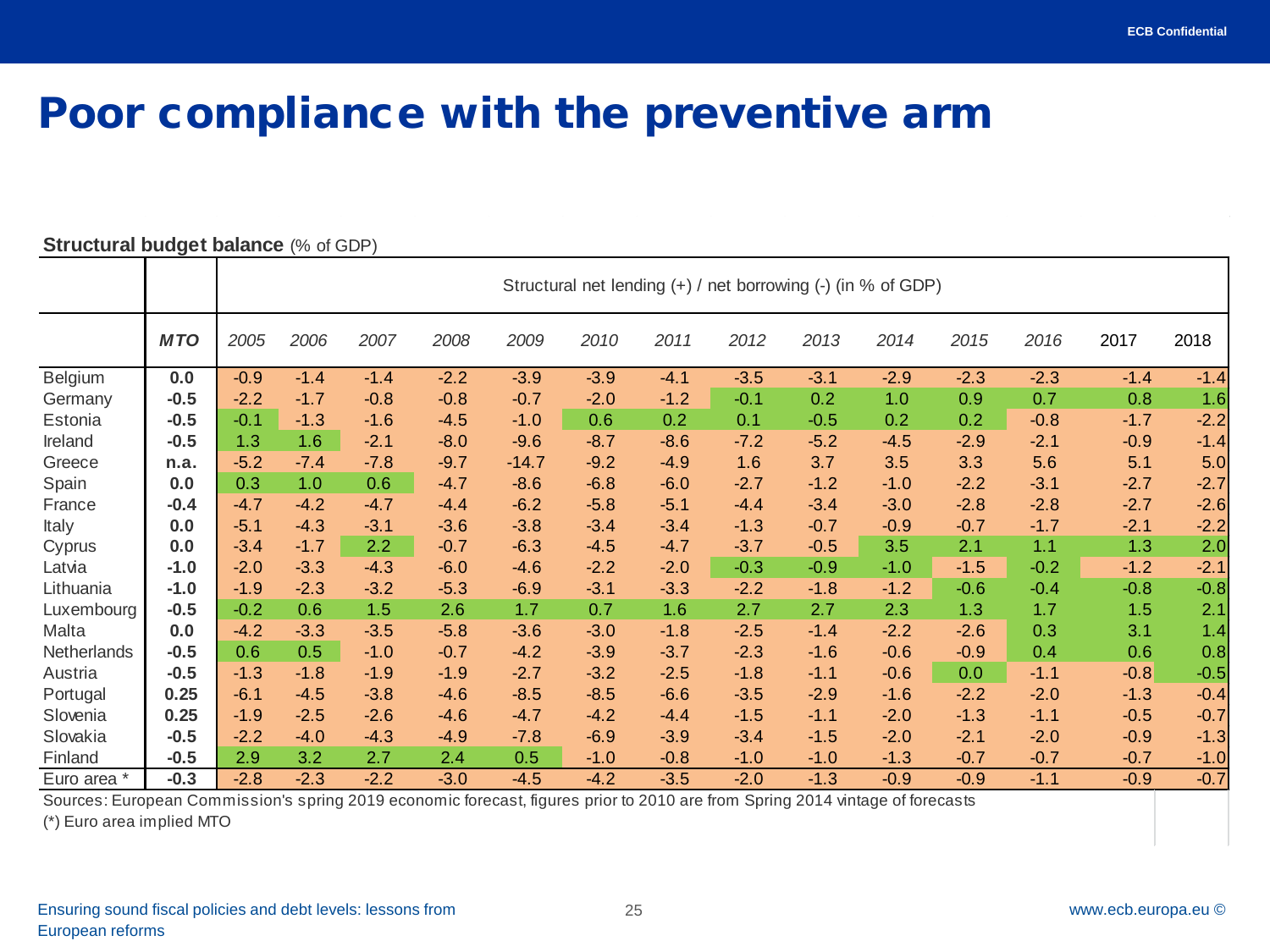#### Better compliance with the corrective arm

#### **Budget balance** (% of GDP)

|             | Net lending (+) / net borrowing (-) (in % of GDP) |        |        |        |         |         |         |         |         |         |        |        |        |        |        |
|-------------|---------------------------------------------------|--------|--------|--------|---------|---------|---------|---------|---------|---------|--------|--------|--------|--------|--------|
|             | 2004                                              | 2005   | 2006   | 2007   | 2008    | 2009    | 2010    | 2011    | 2012    | 2013    | 2014   | 2015   | 2016   | 2017   | 2018   |
| Belgium     | $-0.2$                                            | $-2.8$ | 0.2    | 0.1    | $-1.1$  | $-5.4$  | $-4.0$  | $-4.2$  | $-4.2$  | $-3.1$  | $-3.1$ | $-2.4$ | $-2.4$ | $-0.8$ | $-0.7$ |
| Germany     | $-3.7$                                            | $-3.4$ | $-1.7$ | 0.2    | $-0.2$  | $-3.2$  | $-4.2$  | $-1.0$  | 0.0     | $-0.1$  | 0.6    | 0.8    | 0.9    | 1.0    | 1.7    |
| Estonia     | 2.4                                               | 1.1    | 2.9    | 2.7    | $-2.7$  | $-2.2$  | 0.2     | 1.2     | $-0.3$  | $-0.2$  | 0.7    | 0.1    | $-0.3$ | $-0.4$ | $-0.6$ |
| Ireland     | 1.3                                               | 1.6    | 2.8    | 0.3    | $-7.0$  | $-13.8$ | $-32.1$ | $-12.8$ | $-8.1$  | $-6.2$  | $-3.6$ | $-1.9$ | $-0.7$ | $-0.3$ | 0.0    |
| Greece      | $-8.8$                                            | $-6.2$ | $-5.9$ | $-6.7$ | $-10.2$ | $-15.1$ | $-11.2$ | $-10.3$ | $-8.9$  | $-13.2$ | $-3.6$ | $-5.6$ | 0.5    | 0.7    | 1.1    |
| Spain       | 0.0                                               | 1.2    | 2.2    | 1.9    | $-4.4$  | $-11.0$ | $-9.4$  | $-9.6$  | $-10.5$ | $-7.0$  | $-6.0$ | $-5.3$ | $-4.5$ | $-3.1$ | $-2.5$ |
| France      | $-3.6$                                            | $-3.4$ | $-2.4$ | $-2.6$ | $-3.3$  | $-7.2$  | $-6.9$  | $-5.2$  | $-5.0$  | $-4.1$  | $-3.9$ | $-3.6$ | $-3.5$ | $-2.8$ | $-2.5$ |
| Italy       | $-3.5$                                            | $-4.1$ | $-3.5$ | $-1.5$ | $-2.6$  | $-5.2$  | $-4.2$  | $-3.7$  | $-2.9$  | $-2.9$  | $-3.0$ | $-2.6$ | $-2.5$ | $-2.4$ | $-2.1$ |
| Cyprus      | $-3.7$                                            | $-2.2$ | $-1.0$ | 3.2    | 0.9     | $-5.4$  | $-4.7$  | $-5.7$  | $-5.6$  | $-5.1$  | $-9.0$ | $-1.3$ | 0.3    | 1.8    | $-4.8$ |
| Latvia      | $-0.9$                                            | $-0.4$ | $-0.5$ | $-0.5$ | $-4.2$  | $-9.5$  | $-8.6$  | $-4.3$  | $-1.2$  | $-1.2$  | $-1.4$ | $-1.4$ | 0.1    | $-0.6$ | $-1.0$ |
| Lithuania   | $-1.4$                                            | $-0.3$ | $-0.3$ | $-0.8$ | $-3.1$  | $-9.1$  | $-6.9$  | $-8.9$  | $-3.1$  | $-2.6$  | $-0.6$ | $-0.3$ | 0.2    | 0.5    | 0.7    |
| Luxembourg  | $-1.3$                                            | 0.1    | 1.9    | 4.2    | 3.3     | $-0.7$  | $-0.7$  | 0.5     | 0.3     | 1.0     | 1.3    | 1.4    | 1.9    | 1.4    | 2.4    |
| Malta       | $-4.3$                                            | $-2.6$ | $-2.5$ | $-2.1$ | $-4.2$  | $-3.2$  | $-2.4$  | $-2.4$  | $-3.5$  | $-2.4$  | $-1.7$ | $-1.0$ | 0.9    | 3.4    | 2.0    |
| Netherlands | $-1.8$                                            | $-0.4$ | 0.1    | $-0.1$ | 0.2     | $-5.1$  | $-5.2$  | $-4.4$  | $-3.9$  | $-2.9$  | $-2.2$ | $-2.0$ | 0.0    | 1.2    | 1.5    |
| Austria     | $-4.8$                                            | $-2.5$ | $-2.5$ | $-1.4$ | $-1.5$  | $-5.3$  | $-4.4$  | $-2.6$  | $-2.2$  | $-2.0$  | $-2.7$ | $-1.0$ | $-1.6$ | $-0.8$ | 0.1    |
| Portugal    | $-6.2$                                            | $-6.2$ | $-4.3$ | $-3.0$ | $-3.8$  | $-9.8$  | $-11.2$ | $-7.4$  | $-5.7$  | $-4.8$  | $-7.2$ | $-4.4$ | $-2.0$ | $-3.0$ | $-0.5$ |
| Slovenia    | $-2.0$                                            | $-1.3$ | $-1.2$ | $-0.1$ | $-1.4$  | $-5.8$  | $-5.6$  | $-6.7$  | $-4.0$  | $-14.7$ | $-5.5$ | $-2.8$ | $-1.9$ | 0.0    | 0.7    |
| Slovakia    | $-2.3$                                            | $-2.9$ | $-3.6$ | $-1.9$ | $-2.4$  | $-7.8$  | $-7.5$  | $-4.3$  | $-4.3$  | $-2.7$  | $-2.7$ | $-2.6$ | $-2.2$ | $-0.8$ | $-0.7$ |
| Finland     | 2.2                                               | 2.6    | 3.9    | 5.1    | 4.2     | $-2.5$  | $-2.6$  | $-1.0$  | $-2.2$  | $-2.6$  | $-3.2$ | $-2.8$ | $-1.7$ | $-0.8$ | $-0.7$ |
| Euro area   | $-3.0$                                            | $-2.6$ | $-1.5$ | $-0.7$ | $-2.2$  | $-6.2$  | $-6.2$  | $-4.2$  | $-3.7$  | $-3.1$  | $-2.5$ | $-2.0$ | $-1.6$ | $-1.0$ | $-0.5$ |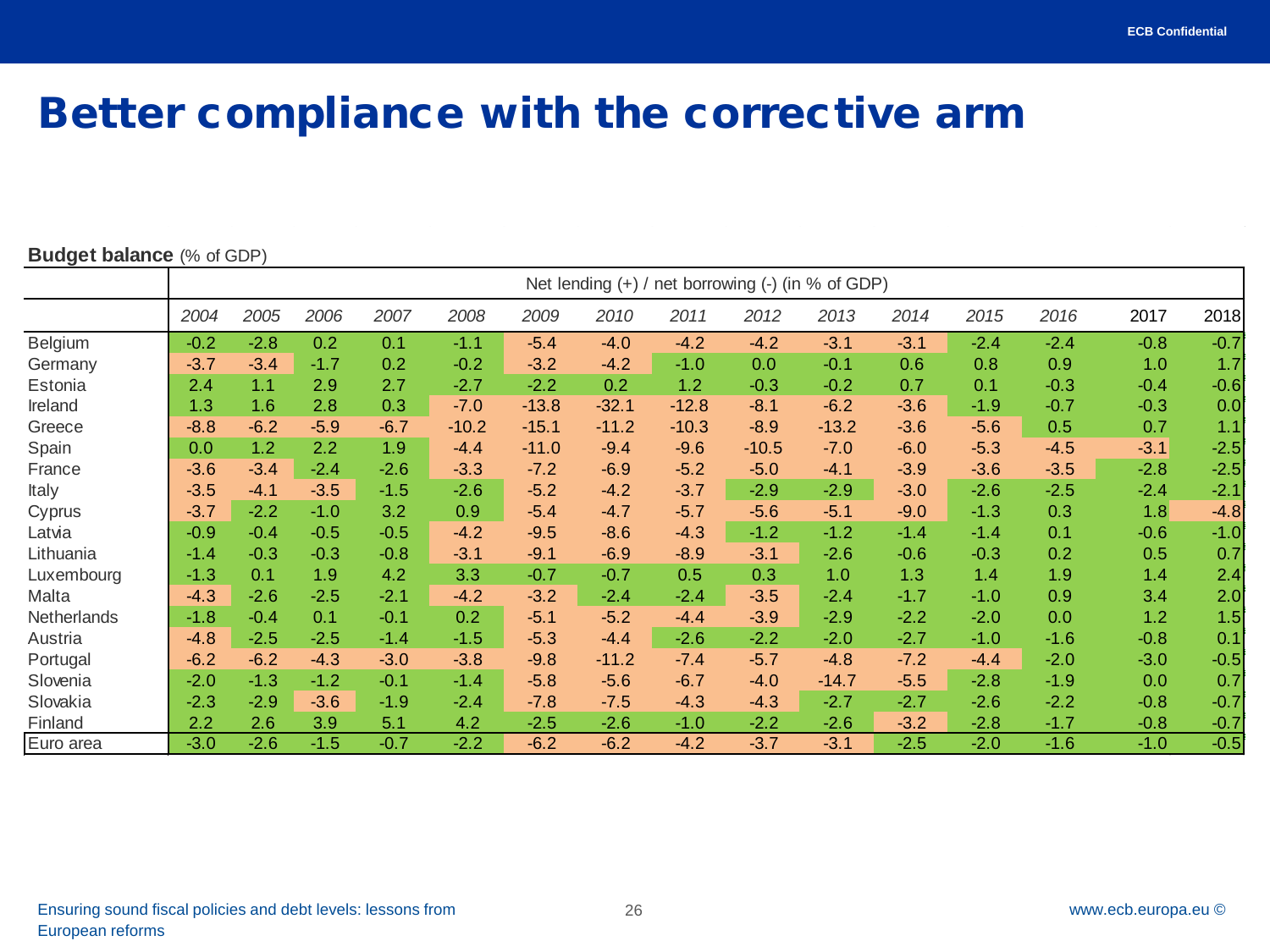### Looking ahead – EMU Deepening (1)

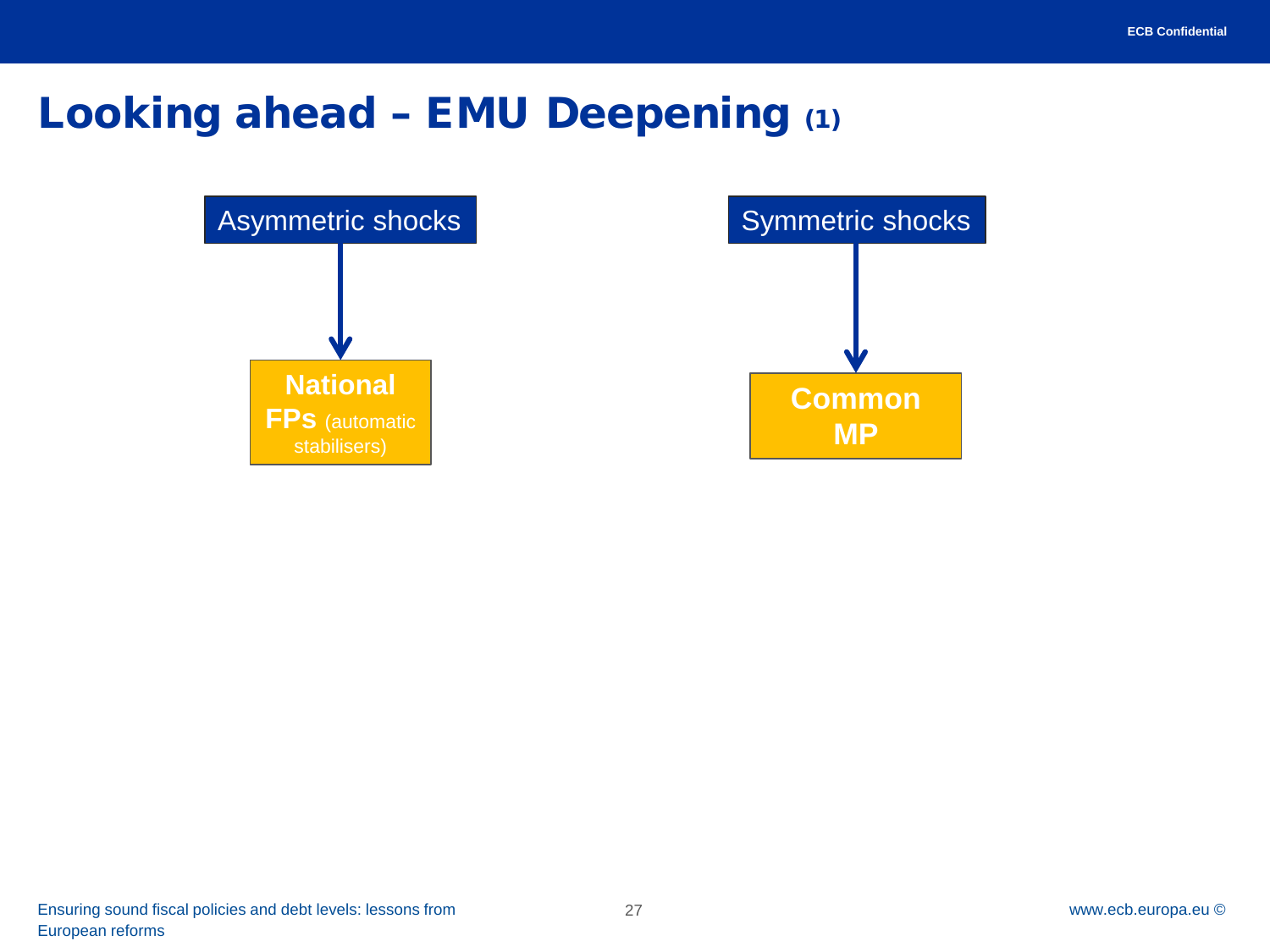#### Looking ahead – EMU Deepening (2)

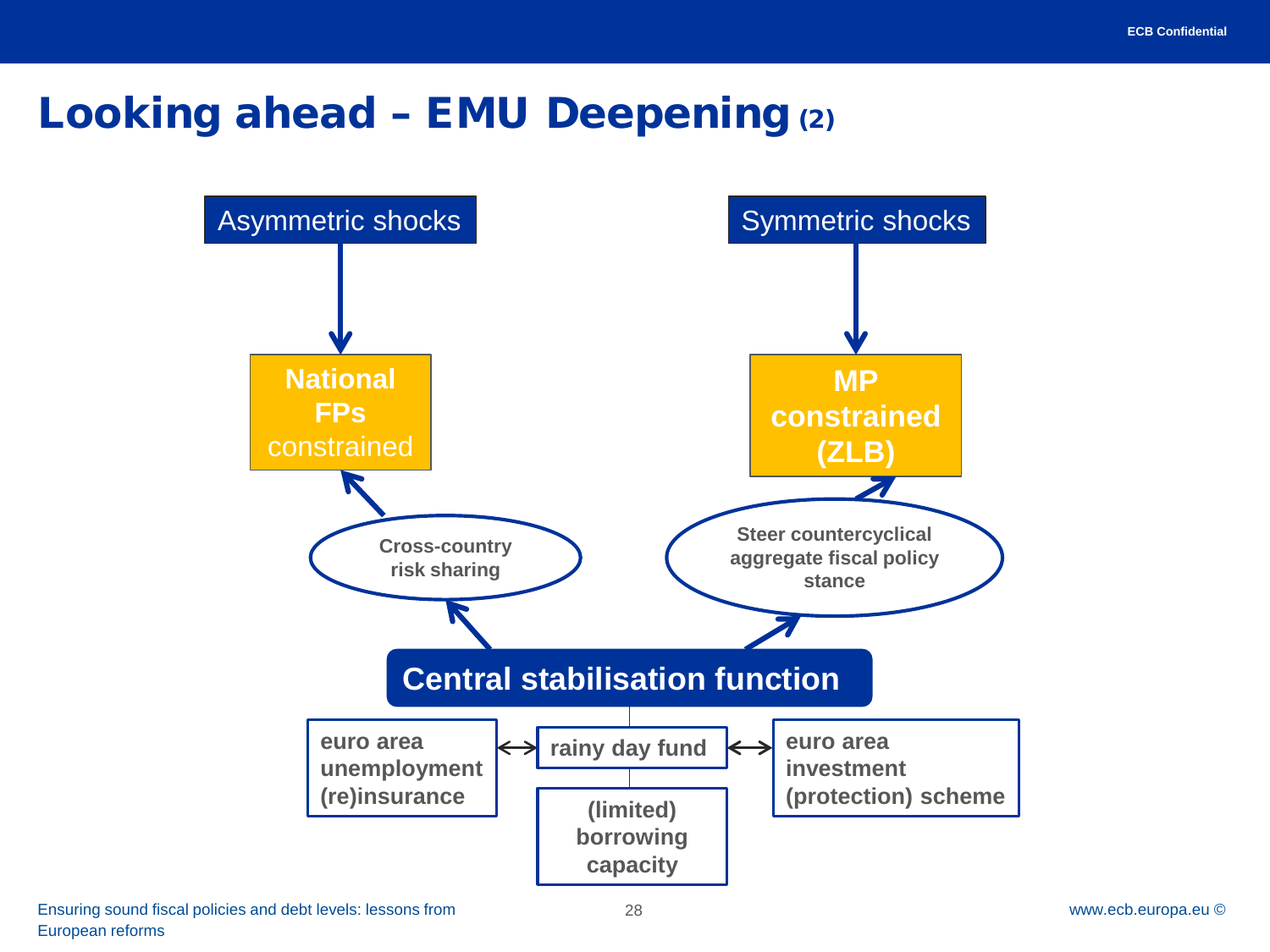#### **Conclusions**

- Fiscal policy matters for monetary policy and financial stability (risk of fiscal dominance, risk of dysfunctional government bond markets, risks to financial institutions' balance sheets)
- Well-designed fiscal rules are key (particularly in a monetary union) and effective implementation is crucial
- Need to build fiscal buffers in good times
- Need to avoid pro-cyclicality, particularly in boom periods, to minimize consolidation needs during bad times
- Limit risk of spillover effects and contagion, especially the risk of fueling a sovereign-bank nexus (which is costly!)